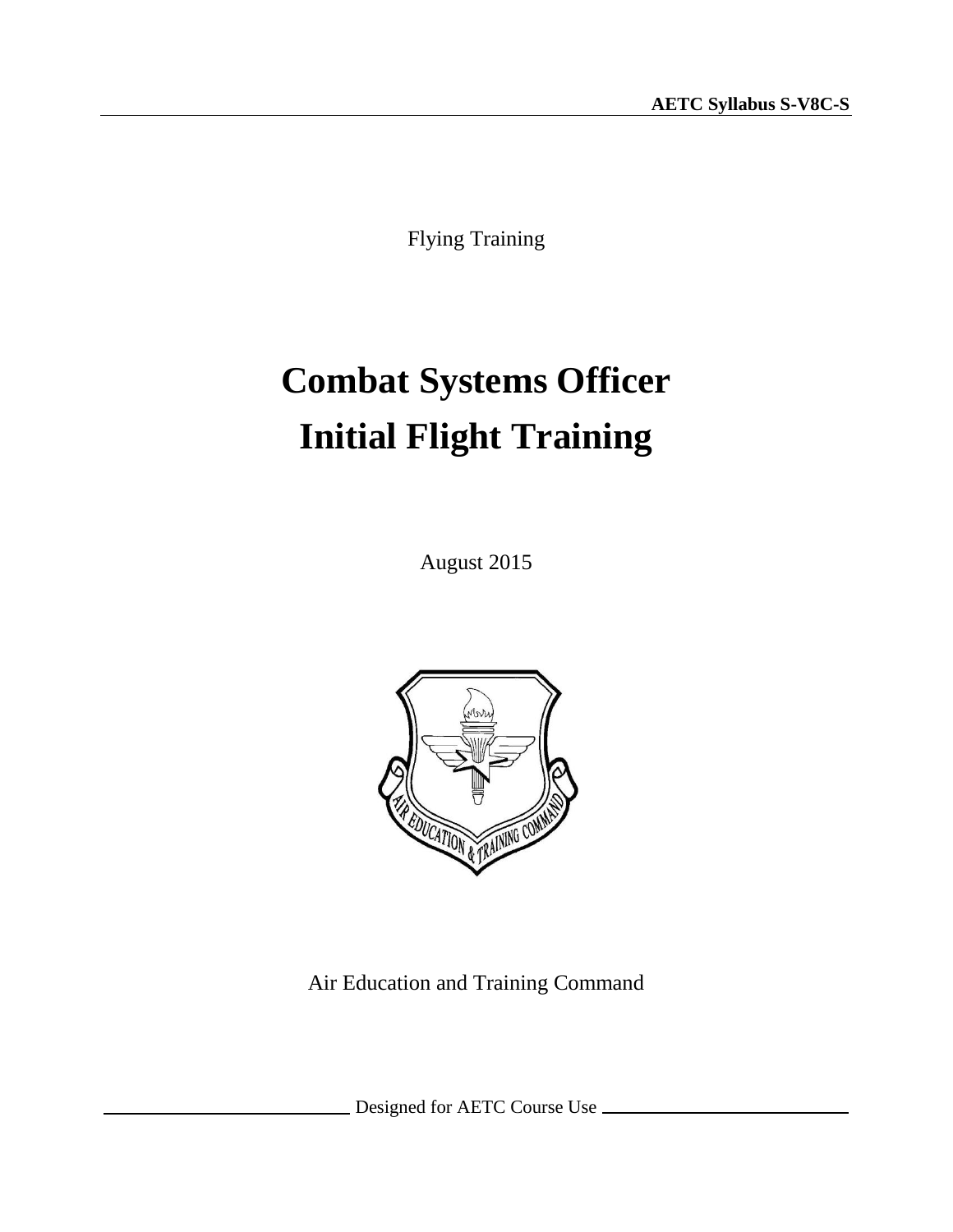DEPARTMENT OF THE AIR FORCE AETC Syllabus S-V8C-S Headquarters Air Education and Training Command Randolph AFB TX 78150-4325 August 2015

This syllabus outlines the training required to achieve the proficiency specified in the course training standards. It prescribes the course content, instructions to conduct the training, and the approximate time necessary to successfully complete all requirements. Any training not specifically authorized in this syllabus or other AETC directives is prohibited without prior approval of this headquarters. Forward suggestions to HQ AETC/A3FP, 1 F STREET STE 2, RANDOLPH AFB TX 78150-4325. The next planned revision is August 2017.

OFFICIAL

JOHN A. CHERREY Brigadier General, USAF Director of Intelligence, Operations, and Nuclear Integration

I

Supersedes AETC Syllabus, S-V8C-S, April 2013

Pages: 28

OPR: HQ AETC/A3FP

POC: Mr. Wayne I. Mudge, DSN 487-9652

Certified by: Col James M. Abatti, HQ AETC/A3F

Accessibility: A .pdf file is available on the "AETC Flying Training Special Publications" Web site.

Distribution: Authorized to Department of Defense and U.S. companies under DoD contract for this course only.

Releasability: Access to this publication is restricted. Refer requests for this document to the OPR.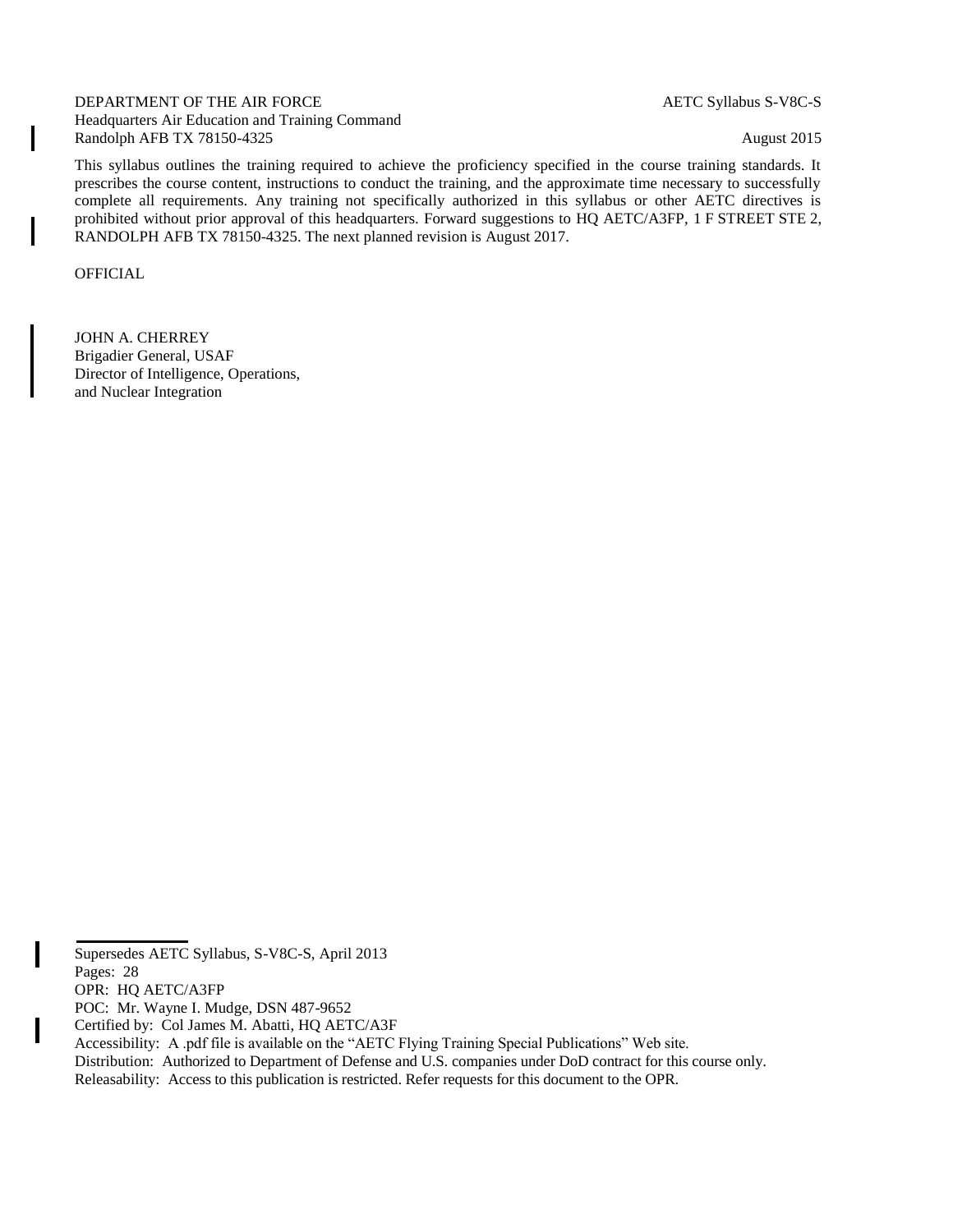| <b>Chapter</b>   | Page |
|------------------|------|
|                  |      |
|                  |      |
|                  |      |
| 1.               |      |
| 2.               |      |
| 3.               |      |
|                  |      |
| 1.               |      |
| 2.               |      |
| 3.               |      |
| 4.               |      |
| 5.               |      |
| 6.               |      |
| 7.               |      |
| 8.               |      |
| 9.               |      |
| 10.              |      |
| 11.              |      |
| 12.              |      |
| 13.              |      |
| 14.              |      |
| 15.              |      |
| 16.              |      |
|                  |      |
|                  |      |
| 2.               |      |
| 3.               |      |
| $\overline{4}$ . |      |
| 5.               |      |
|                  |      |
| 1.               |      |
| 2.               |      |
| 3.               |      |
| 4.               |      |
| 5.               |      |

# **Contents**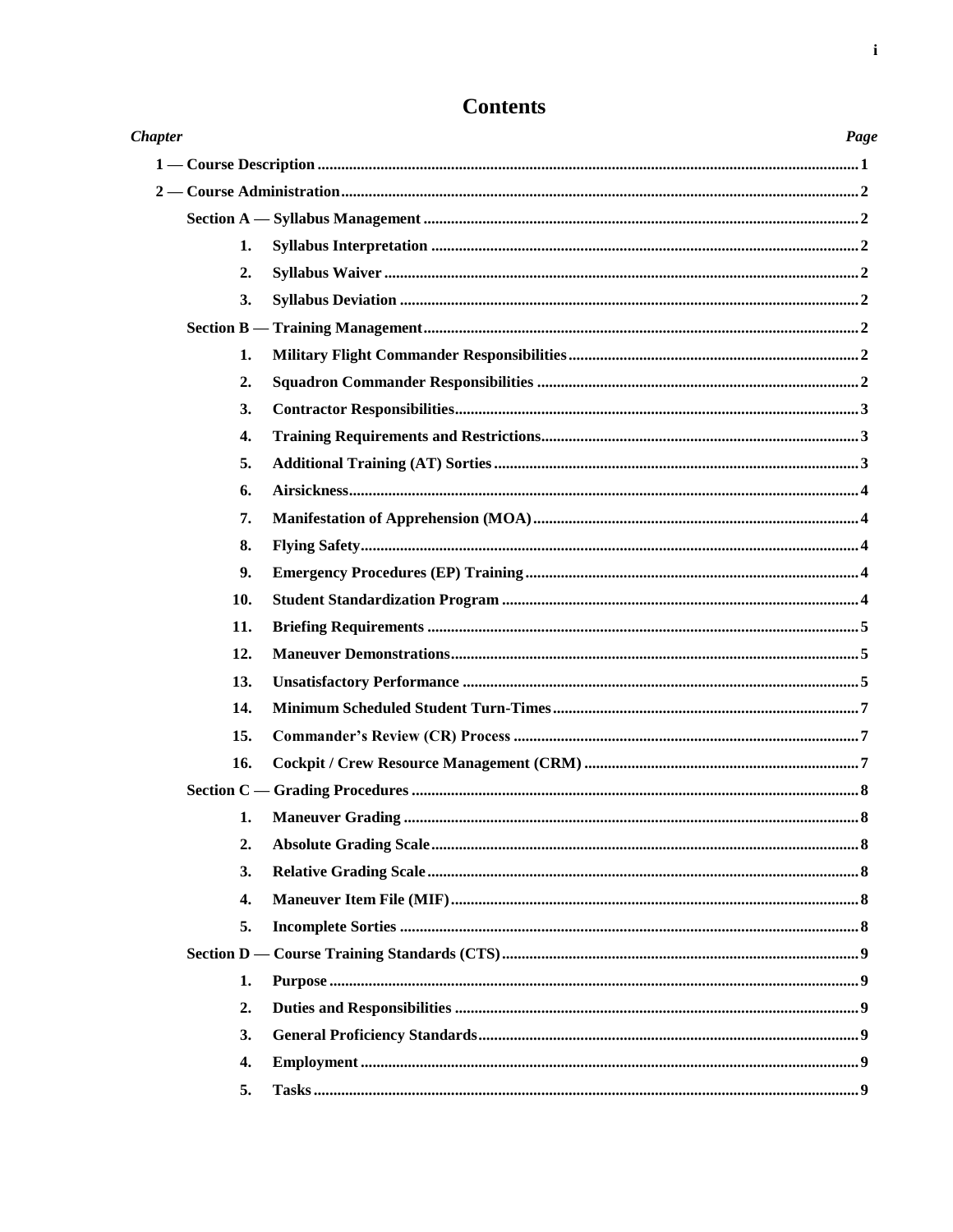### **Summary of Changes**

- Modifies the name of the program from Initial Flight Screening to Initial Flight Training to reflect a shift in emphasis from screening to training
- Expands the additional training sortie guidance
- Clarifies guidance on maximum daily student flying activities.
- Deletes ground reference maneuvers and no-flap landings from the CTS / MIF tables and Unit Objectives.
- Deletes CSO-flown area maneuvers on final check.
- Makes additional updates to the CTS / MIF table.
- Updates the Course Prerequisites table.
- Adds 1 hr of academic training and reduces ground instruction by .5 hr.
- Changes the numbering of AETCI 36-2205 to AETCI 36-2605
- Makes minor administrative corrections.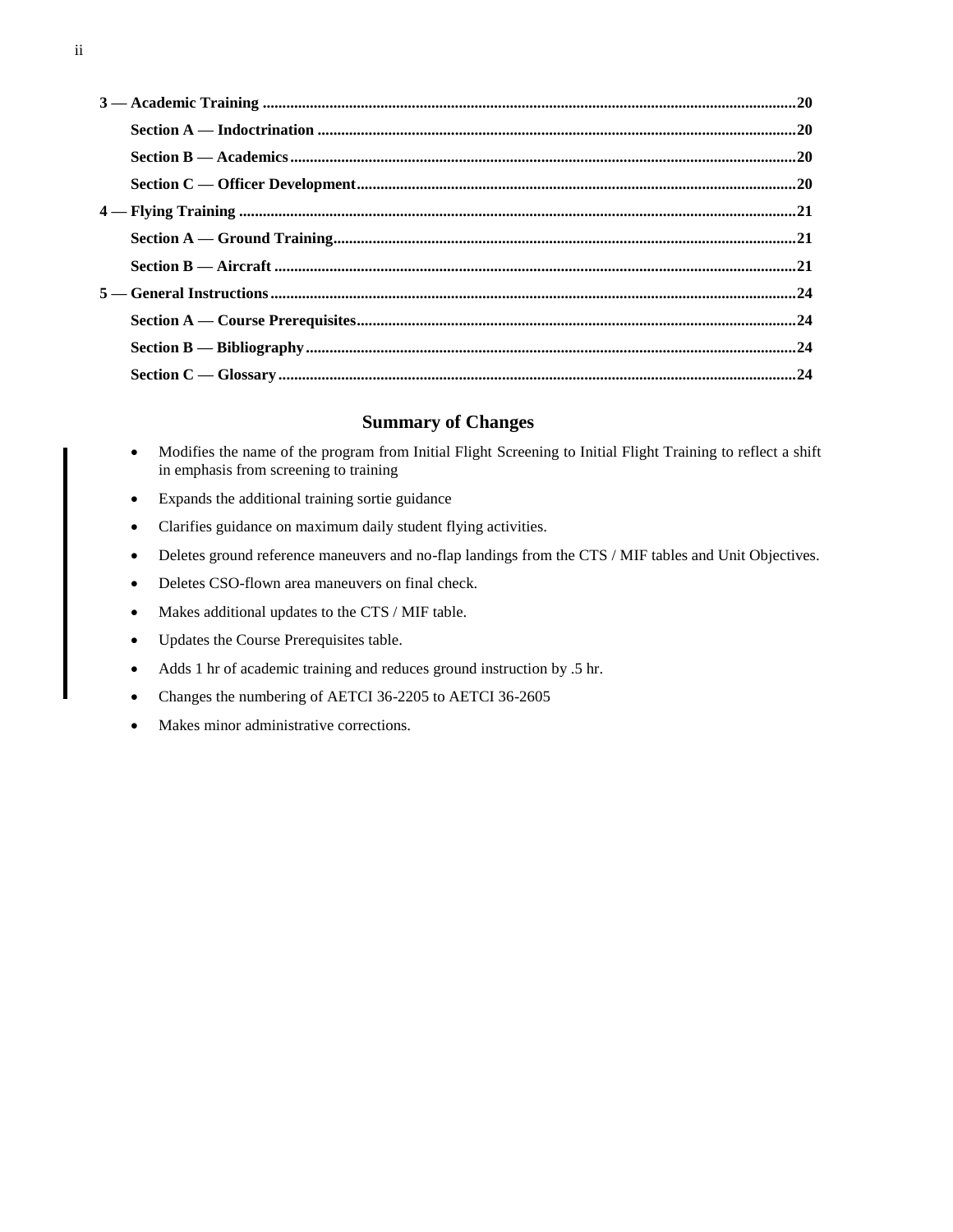## **Course Description**

<span id="page-4-0"></span>1. **Title** — Combat Systems Officer (CSO) Initial Flight Training (IFT)

**2. Number —** S-V8C-S

**3. Objective —** Motivate and prepare CSO candidates for entry into Undergraduate CSO Training (UCT). This training includes:

- a. Flying training to teach the principles and techniques used in basic flying operations.
- b. Ground training to supplement and reinforce flying training.
- c. Orientation to military flight training.
- **4. Location —** Pueblo, Colorado
- **5. Duration —** 18 training days.

**6. Entry Prerequisites —** Selected as a candidate for UCT and medically qualified (USAF Flying Class 1A Medical Examination, IAW AFI 48-123, *Medical Examinations and Standards.*)

**7. Status Upon Graduation —** Graduates of this course are qualified to enter UCT and are awarded an AF Form 1256, *Certificate of Training*.

**8. Flying Training —** The times specified are actual mission times and do not include time for briefing or debriefing.

|             | <b>Sorties</b> | <b>Hours</b> |
|-------------|----------------|--------------|
| Dual Flying |                | 13.8         |
| Total       | 0              | 13.8         |

| 9. |             | <b>Course Summary</b>      | <b>Hours</b> |
|----|-------------|----------------------------|--------------|
|    | a.          | Indoctrination             | 5.0          |
|    |             | b. Academic Training       | 16.0         |
|    | $c_{\cdot}$ | <b>Officer Development</b> | 11.0         |
|    | d.          | <b>Ground Training</b>     | 11.0         |
|    |             | e. Aircraft                | 13.8         |
|    |             | <b>Total Course Hours</b>  | 56.8         |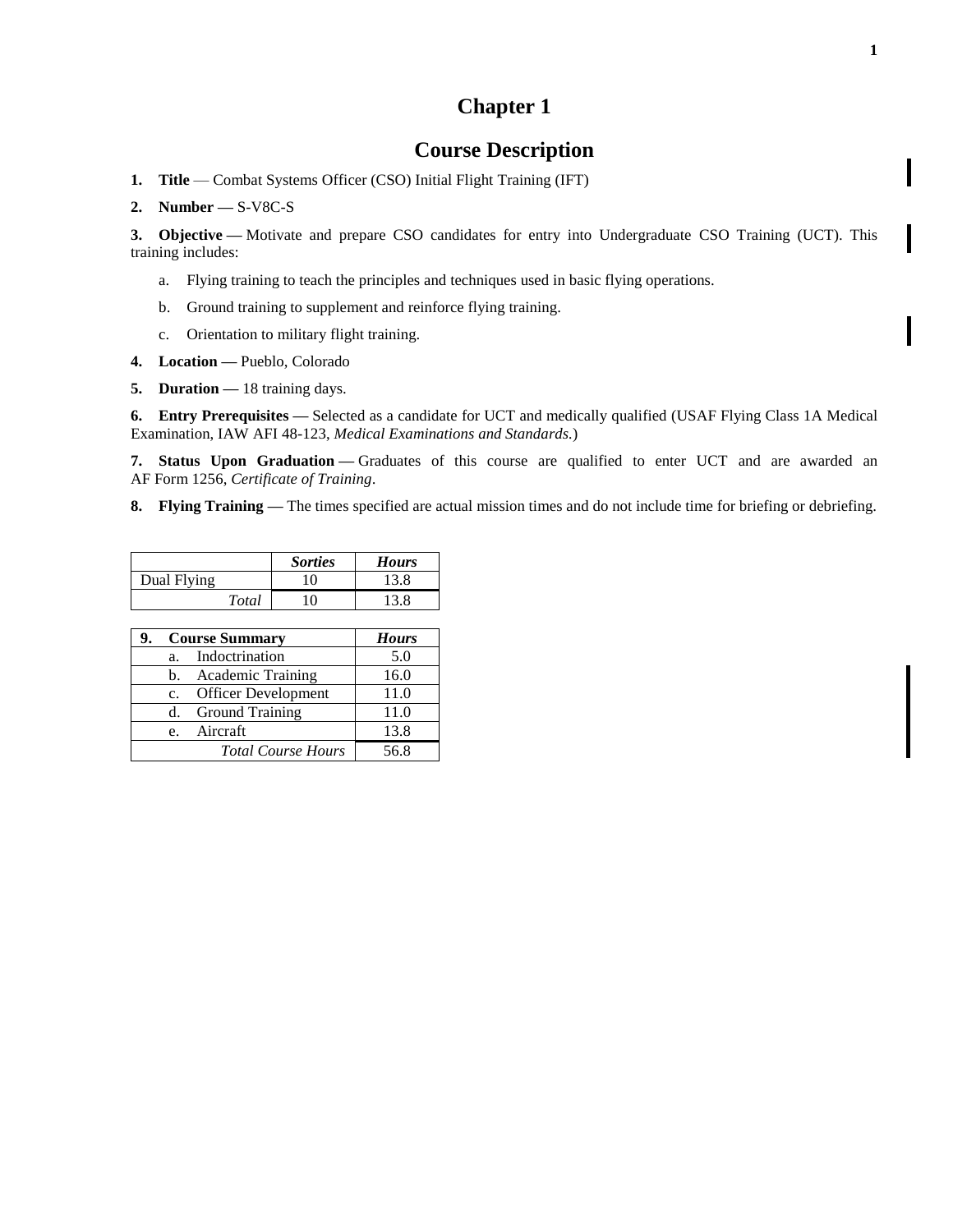### **Course Administration**

#### <span id="page-5-1"></span><span id="page-5-0"></span>**Section A — Syllabus Management**

#### <span id="page-5-2"></span>**1. Syllabus Interpretation**

This syllabus is directive and must be followed as written. If no clear syllabus guidance exists, resolve the situation using the appropriate chain of command. If the logical course of action appears to conflict with other directives, contact the OPR, HQ AETC/A3FP, DSN 487-9652, Commercial (210) 652-9652.

#### <span id="page-5-3"></span>**2. Syllabus Waiver**

An approved syllabus waiver is required for any *planned* exception to the syllabus caused by special or unusual circumstances. Do not accomplish or omit any training requested in a waiver until notification of approval. Maintain a permanent record of all approved waivers in the students' training folders. Permanent or blanket waivers are not authorized, but should be suggested as syllabus changes. Submit syllabus and entry prerequisite waiver requests electronically or in writing, on AETC Form 6, Waiver Request, through AETC/A3FP to AETC/A3F.

#### <span id="page-5-4"></span>**3. Syllabus Deviation**

A syllabus deviation is any *unplanned* variation from syllabus requirements such as prerequisite flow, turn times, landing currency, or maneuver item file (MIF) requirements. Document *all* syllabus deviations in the student's training folder. All syllabus-directed training must be accomplished unless a waiver request or proficiency advancement is approved. If unforeseen circumstances result in an omission of required training, the 306 FTG/CC (or designated representative) determines if the omitted training can be accomplished later in the syllabus flow without adversely affecting the quality of student training. 306 FTG/CC (or designated representative) will document corrective actions and the accomplishment of the omitted training in the student's training folder.

#### <span id="page-5-5"></span>**Section B — Training Management**

#### <span id="page-5-6"></span>**1. Military Flight Commander Responsibilities**

a. Monitor student training. Coordinate with and assist the contractor-appointed civilian flight commander who is responsible for the day-to-day and normal training of each student under their supervision. Mentor, motivate, and prepare students for UCT. The contractor-appointed civilian flight commander ensures the military flight commander is aware of each student's progress and status to include the decision to proficiency advance a student, double-turn a student before the 300 unit, make a sortie incomplete, or give a student an additional training sortie.

b. Assist students and flight instructors with the training review process and provide for motivation, discipline, physical and mental well-being, and general welfare of students. Flight commanders must be aware of each student's progress in all areas, including the potential effect of external factors (personal problems, etc.). Flight commanders accomplish the following:

(1) Perform Student Counseling — Counsel students as necessary on military matters, including personal problems and disciplinary matters. Refer students to appropriate support agencies (Chaplain, Legal Office, etc.) for further assistance, if necessary. If training is affected, ensure the contractor-appointed civilian flight commander is aware of the situation and any actions taken.

(2) Oversee the contractor's maintenance of student training folders IAW AETCI 36-2605, Vol. 1, *Formal Aircrew Training Administration and Management*, and AETCI 36-2605, Vol. 3*, Formal Aircrew Training Administration and Management — Initial Flight Training.*

#### *Note:* **Maintain sensitive personal information in a secure location.**

- (3) Ensure proper management of military training, including student processing.
- (4) Assist in syllabus-directed functions.

#### <span id="page-5-7"></span>**2. Squadron Commander Responsibilities**

- a. Execute and enforce a fitness program, IAW AFI 36-2905, *Fitness Program,* and AETCI 36-2605, Vol. 1.
- b. Fulfill the responsibilities stipulated in AETCI 36-2605, Vol. 3.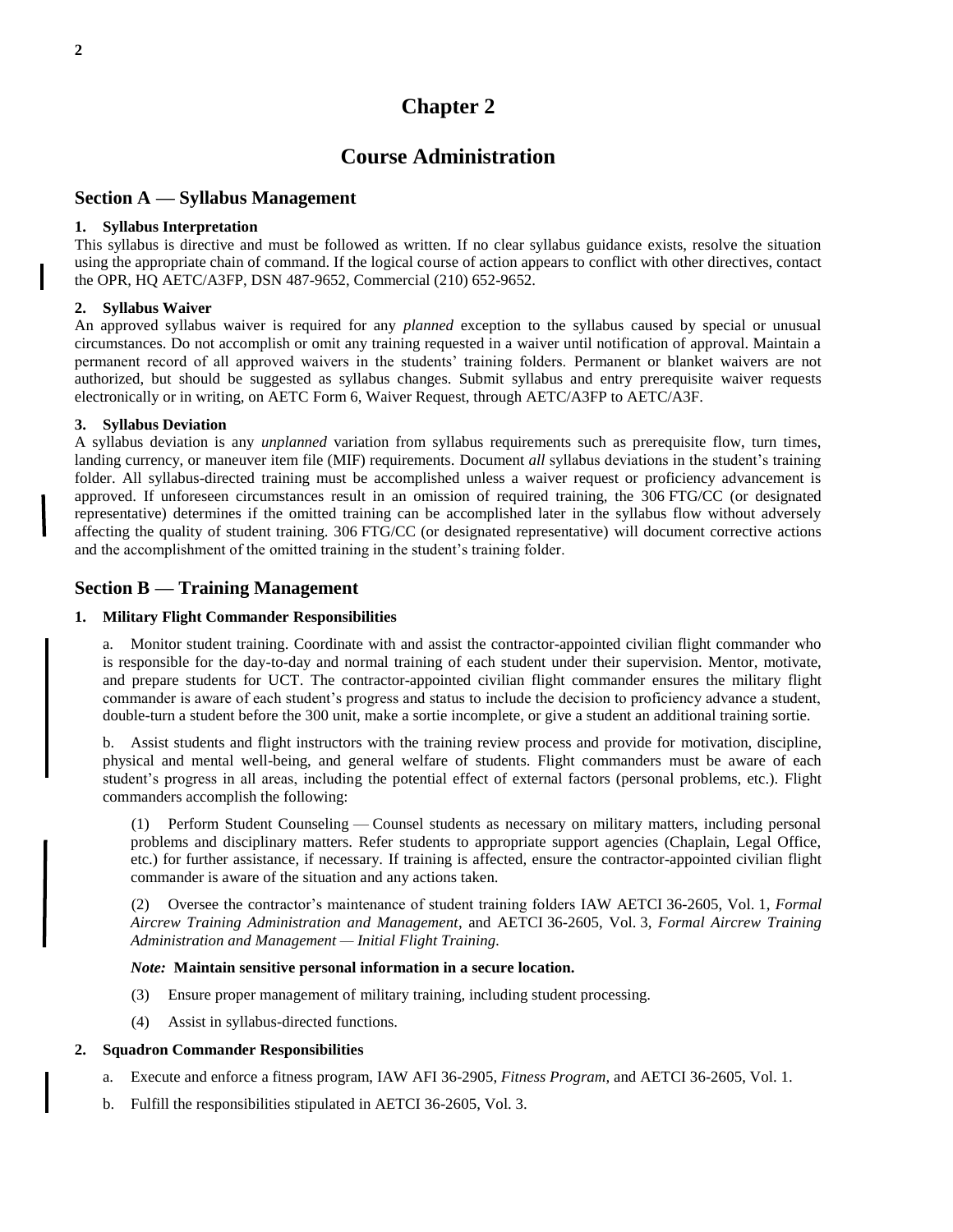#### <span id="page-6-0"></span>**3. Contractor Responsibilities**

Fulfill the requirements stipulated in the *Performance Work Statement for IFT*.

#### <span id="page-6-1"></span>**4. Training Requirements and Restrictions**

a. *Training Practices* **—** The student's civilian flight commander and assigned instructor ensure overall maneuver continuity and currency throughout each unit. No more than three different instructors and one supervisor fly with a student prior to N306.

b. *Average Hours* / *Events* — Students complete the course objectives with an average of 13.8 flying hours. Some students may require additional time because of additional training (AT) sorties, unsatisfactory sorties at the end of a unit, and progress / elimination checks. Above average students (or students with prior flying experience) may require less flying time per unit or fewer sorties to prepare for the final check. Individual sorties may be shortened if unit objectives are met, and the student may be proficiency advanced if performance dictates. As a minimum, students accomplish at least one sortie (meeting MIF requirements) in each training unit. The decision to proficiency advance a student at any point in training rests with the contractor's chief pilot (or designated representative in consultation with the contractor's chief pilot), and must be documented in the student's training folder.

c. *Maneuver Continuity* — As a guide, each "+"MIF item should be accomplished every other sortie. Give priority to "+" items followed by optioned but not "+"items. The contractor develops policies, practices, and review procedures to ensure students have proper maneuver currency and recency of experience. This does not apply to maneuvers specifically cited in unit training objectives to be accomplished once.

d. *Maximum Daily Student Flying Activities* — Students do not normally exceed one sortie per day through N201 or double turn from N201 to N301 except to complete an incomplete sortie. Beginning with the 300 Unit, students do not exceed two sorties per day. The contractor's chief pilot (or designated representative) may approve a student to exceed one sortie per day prior to the 300 Unit based on the student's prior flying experience and ability. Document any such authorizations in the student's training folder.

- e. *Minimum Total Hours* **—** No student may complete this program with less than 10.0 hours.
- f. *Extracurricular Flying* IFT students are prohibited from participating in any other flying training activity.

g. *Sortie Lengths* — Sorties and approximate flying hours are listed below. Adhere to the approximate time per lesson as closely as possible for the average student.

| Unit             | <b>Sortie Time</b> | <b>Total Time</b> |
|------------------|--------------------|-------------------|
| $N101 - 02$      | 1.2/1.4            | 2.6               |
| N <sub>201</sub> | 1.4                | 1.4               |
| $N301 - 06$      | 1.4                | 8.4               |
| N490             | 1.4                | 1.4               |
|                  | Total              | 13.8              |

#### <span id="page-6-2"></span>**5. Additional Training (AT) Sorties**

AT sorties provide extra training to students. Fly AT sorties in the current unit or the most recently completed unit and code for that unit. These sorties do not satisfy any maneuver requirements in any unit. AT sorties are normally graded No Grade (NG), but may be graded Unsatisfactory (U) for safety of flight, flight discipline, or airsickness reasons (IAW AETCI 36-2605, Vol. 3). (*Note:* Following an AT sortie graded unsatisfactory, the student returns to the normal syllabus flow.) An AT sortie graded U does not count toward triggering a progress check (PC) or elimination check (EC), nor does an AT sortie graded NG break a string of unsatisfactory syllabus sorties. Do not document AT sorties as incomplete except when objectives are not met because of unusual circumstances.

a. *Break-in-Training Events* **—** The contractor's chief pilot (or designated representative) may authorize these sorties for extended delays in training. As a guide, if a student has not flown for a minimum of 5 calendar days, the contractor's chief pilot (or designated representative) may authorize one NX86 sortie for this type break-intraining. The contractor's chief pilot (or designated representative) may use this authority only when remaining syllabus sorties are insufficient to compensate for the student's break-in-training. Document as NX86 sorties in the student's training folder. Additional AT sorties for the same break-in-training require the contractor's chief pilot's approval and are annotated on AF Form 4293.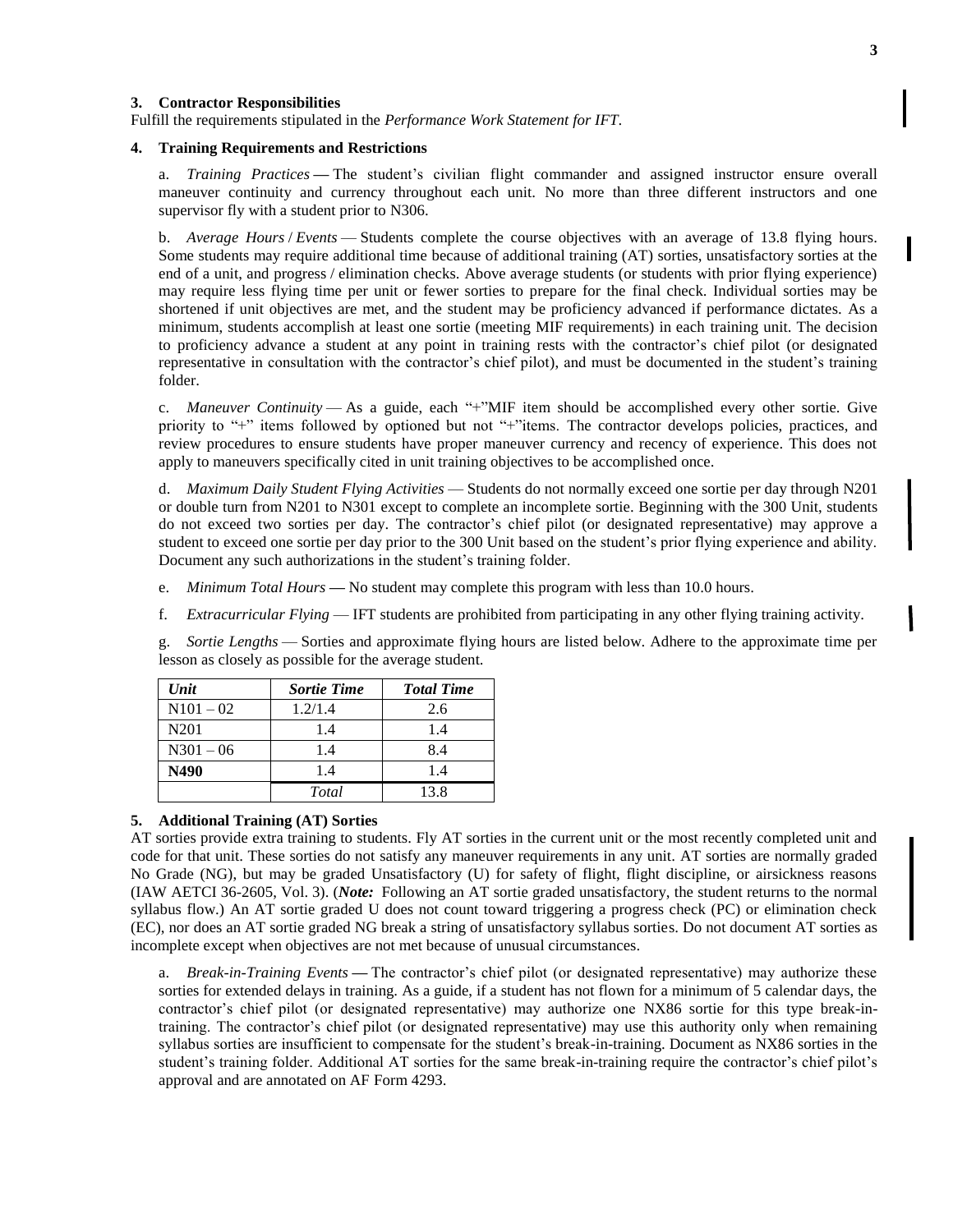b. *Total Syllabus Time* **—** AT sorties flown to meet minimum syllabus time are normally full mission profiles. Sorties flown to meet total time are dual. The contractor's chief pilot (or designated representative) may authorize these sorties when it becomes apparent they are needed. Students must meet end of unit MIF requirements for the most recently completed unit in which the AT was given. Code these sorties as NX87.

c. Outside the PC/EC process (before **NX88** or **NX89** trigger) — The contractor's chief pilot may authorize each student up to two AT sorties before a PC or EC trigger. These sorties are not automatically given to every student. One AT sortie may be authorized when the contractor's chief pilot feels the student will successfully complete IFT with an AT sortie. An additional AT sortie may be authorized by the contractor's chief pilot if some training irregularity or anomaly occurred. The AT sorties should target student deficiencies and do not require a full mission profile. Code these sorties as NX87.

d. During the PC/EC process (after **NX88** or **NX89** trigger) — The squadron commander may authorize each student up to two AT sorties during the PC or EC process. These sorties are not automatically given to every student. One AT sortie may be authorized when the squadron commander feels the student will successfully complete IFT with an AT sortie. An additional AT sortie may be authorized by the squadron commander if some training irregularity or anomaly occurred. The AT sorties should target student deficiencies and do not require a full mission profile. Code these sorties as NX87.

e. *Reinstatement by Commander's Review* **—** Reference AETCI 36-2605, *Formal Aircrew Training Administration and Management*. Code sorties as a result of reinstatement as NX87.

#### <span id="page-7-0"></span>**6. Airsickness**

Instructors ensure both the civilian and military flight commanders are aware of any students having airsickness problems. Refer students who experience airsickness to a flight surgeon / aero medical examiner / medical technician for examination, counseling, and appropriate treatment. Instructors document airsickness episodes in the student's training folder.

#### <span id="page-7-1"></span>**7. Manifestation of Apprehension (MOA)**

Although some slight anxiety or nervousness is common among students learning to fly, real fear of flying can interfere with judgment, decision making, and physical ability to control the aircraft. MOA may include passive or active airsickness, insomnia, loss of appetite, anxiety and tension related to the flying environment. When a student exhibits or admits to MOA symptoms that impair performance, document the situation in the student's training folder and refer the student to the flight surgeon, aeromedical examiner, or medical technician for evaluation. Following the medical evaluation and a review of the student's training record, document the medical assessment and the student's potential to complete IFT in the student's training folder. If appropriate, and with the concurrence of the Chief Pilot, the Sq/CC justifies a recommendation for medical elimination in the student's training folder.

#### <span id="page-7-2"></span>**8. Flying Safety**

Emphasize aircraft mishap prevention training by recognizing, controlling, and correcting deficiencies in the student's judgment and skill. Stress flying safety throughout the course. Present safety briefings once per week (minimum) to promote group discussions of the briefing topics and improve student attitudes associated with aircraft mishap prevention.

#### <span id="page-7-3"></span>**9. Emergency Procedures (EP) Training**

a. Conduct EP training on every sortie to build the student's confidence in the aircraft. Conduct EP training during the mission briefing or debriefing for all flights, emphasizing proper application of procedures and realistic use of available publications. Attempt to correct procedural deficiencies by providing additional instruction and study assignments based on individual student needs.

b. Thoroughly brief simulated aircraft emergencies prior to flight.

c. Administer EP / aircraft operations limits examinations weekly (minimum). Civilian flight commanders may modify this requirement as necessary to meet training needs.

#### <span id="page-7-4"></span>**10. Student Standardization Program**

Discuss standardization topics once per week (minimum) for each flying period as part of the mass briefing. Emphasize situational emergency procedures. Include overhead questioning and group discussion of topics appropriate to the student's stage of training.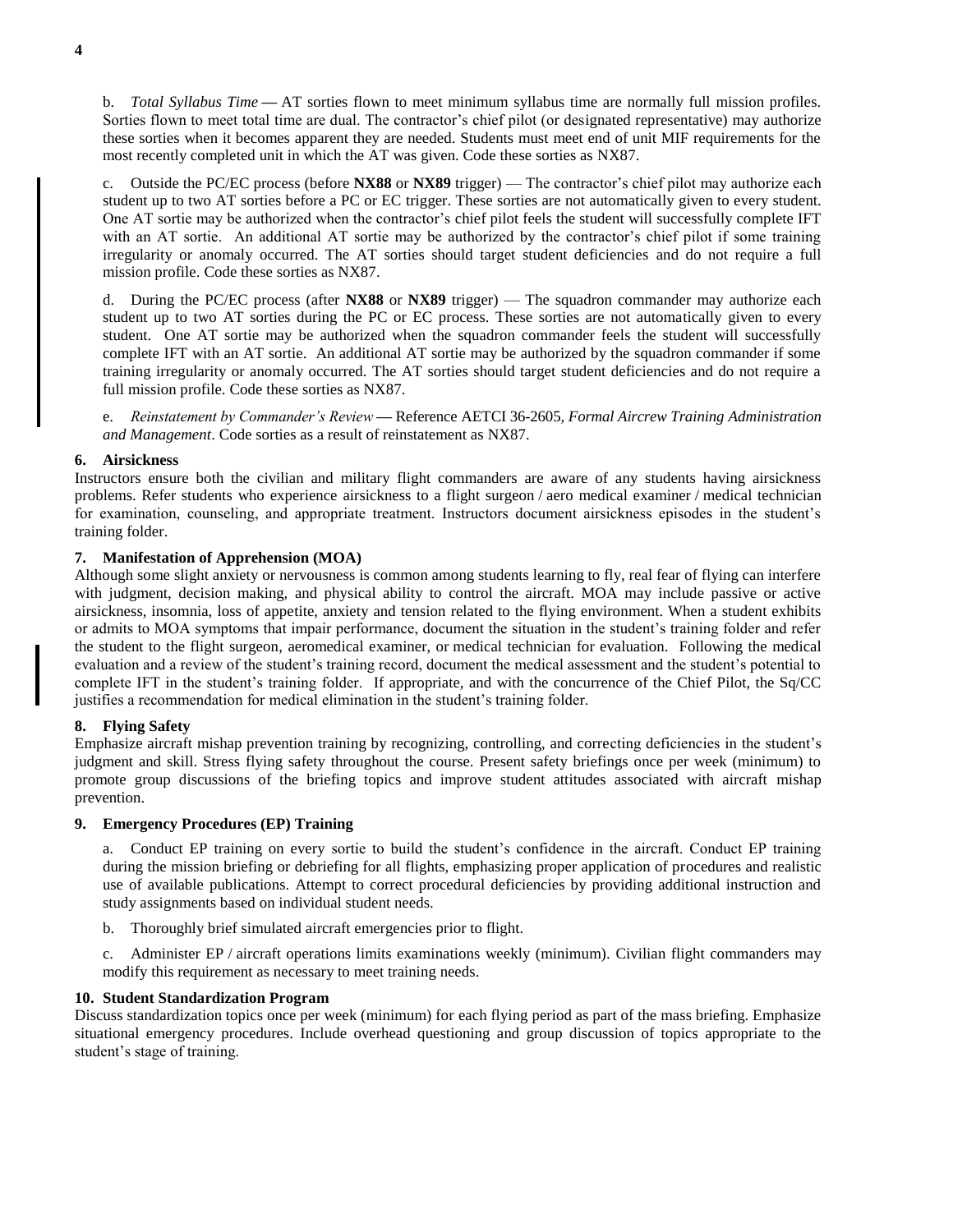#### <span id="page-8-0"></span>**11. Briefing Requirements**

Briefings set the tone of the mission. Thoroughly brief all mission aspects, clearly establishing mission objectives, and provide instruction on student weak areas. Accomplish a post-mission briefing to measure the success of meeting the mission objectives.

#### <span id="page-8-1"></span>**12. Maneuver Demonstrations**

Instructors demonstrate maneuvers prior to the student practicing them. Only maneuvers optioned by the MIF may be demonstrated or practiced.

#### <span id="page-8-2"></span>**13. Unsatisfactory Performance**

a. *Commander's Awareness Program (CAP)* **—** Refer to AETCI 36-2605, Vol. 3 for guidance.

b. *Unsatisfactory Sortie Restrictions* **—** Following a sortie graded U overall, students progress to subsequent lessons in the same unit or repeat the last lesson of the unit, e.g., N306R. N306 and N490 sorties graded U solely because of a pre/post-flight ground evaluation are cleared by another ground evaluation.

c. *Unsatisfactory Ground Evaluations* **—** After N300, students who demonstrate an unsatisfactory level of knowledge during standardization, emergency procedures briefings, or academic exams may not perform syllabusrequired sorties until demonstrating satisfactory performance in the applicable areas. As a minimum, this restriction includes one flying period devoted to directed study and reevaluation unless an intervening nonflying day occurs. The nonflying day may be used for directed study provided the students are notified. The contractor's chief pilot (or designated representative) may waive the one period grounding requirement. Document grounding and reduction of grounding period, if applicable, in the student's training folder.

d. *Unsatisfactory Academic Examination* **—** The minimum passing score on the academic examination (A110) and navigation examination (A111N) is 85 percent. Students who fail an academic examination receive extra instruction, emphasizing the student's weak area(s). Administer a retake not earlier than one training day after the failed examination to allow the student the opportunity for additional self-study. Students who fail an academic examination may not continue further training until the failed examination is passed. Students who fail an academic examination a second time are entered in the commander's review process.

e. *Progress Check (PC)* **—** Figure 2-1 shows a list of PC triggers. When assigning an overall grade, the PC pilot should consider the student's ability to complete the course within syllabus constraints as well as overall proficiency and situational awareness. The overall grade is NG or U. Document a PC as **NX88** and include in the student's training folder.

f. *Elimination Check (EC)* **—** Figure 2-1 shows a list of EC triggers. When assigning an overall grade, the EC pilot should consider the student's ability to complete the course within syllabus constraints as well as overall proficiency and situational awareness. The overall grade is NG or U. Document an EC as **NX89** and include in the student's training folder. A student who fails an EC is entered in the commander's review process according to AETCI 36-2605, Vol. 3.

g. Final Check, Progress Check, and Elimination Check Procedures

(1) The following table identifies check pilots and the types of checks they are authorized to administer. Designated individuals complete a checkout program and are certified by the squadron commander. Only highly qualified Military Flight Instructors (MFIs) and CFIs may be certified as PC/EC pilots.

| <b>Authorized Check Pilots</b> | <b>Final Check</b> | <b>Progress Check</b> | <b>Elimination Check</b> |
|--------------------------------|--------------------|-----------------------|--------------------------|
| SQ/CC or DO                    |                    |                       |                          |
| Designated MFIs                |                    |                       |                          |
| Contractor's Chief Pilot       |                    |                       |                          |
| Designated CFIs                |                    |                       |                          |

(2) The objective of the final check is to ascertain a student's ability to adapt to military flying and complete UCT.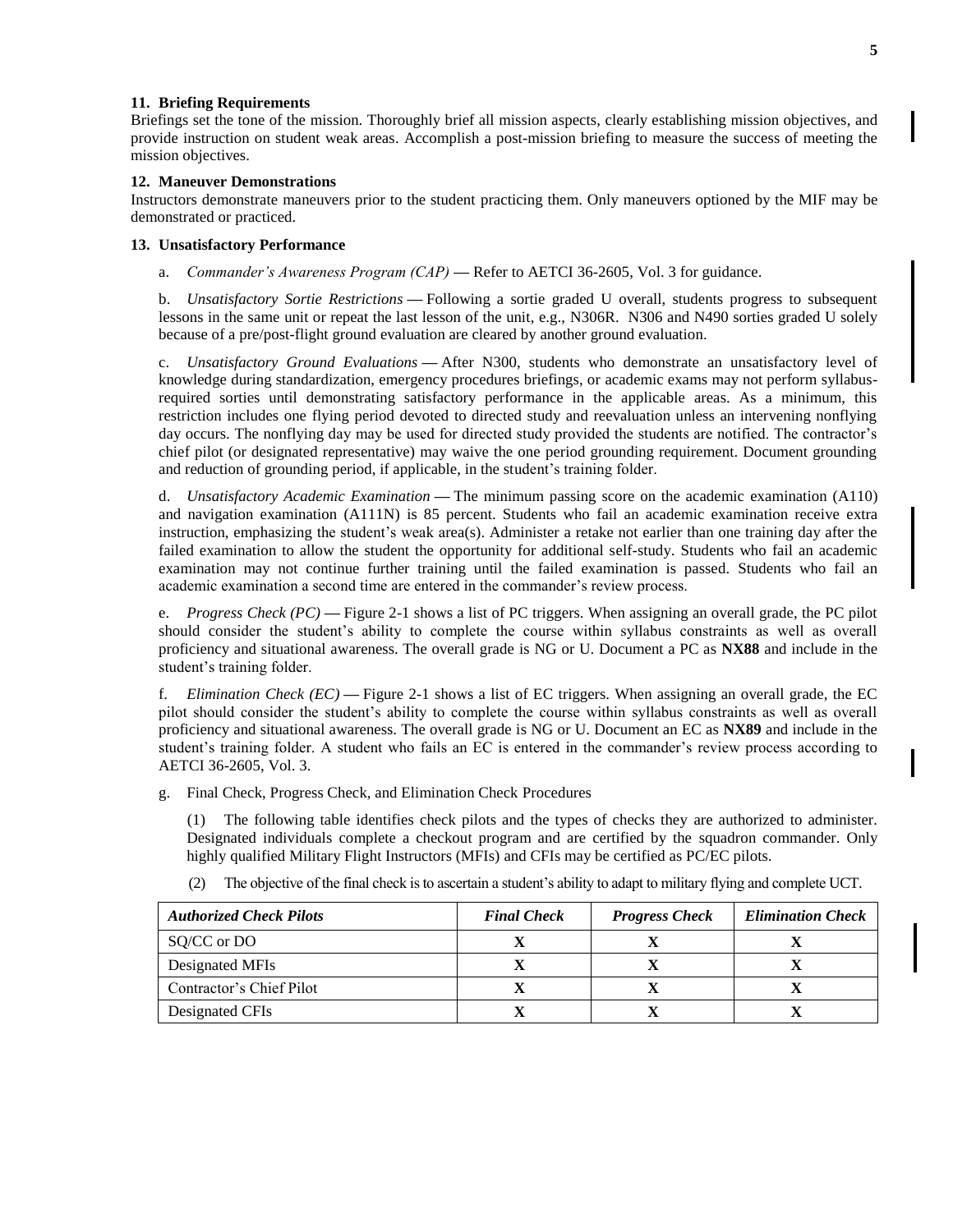

**Figure 2–1 — Commander's Review Process**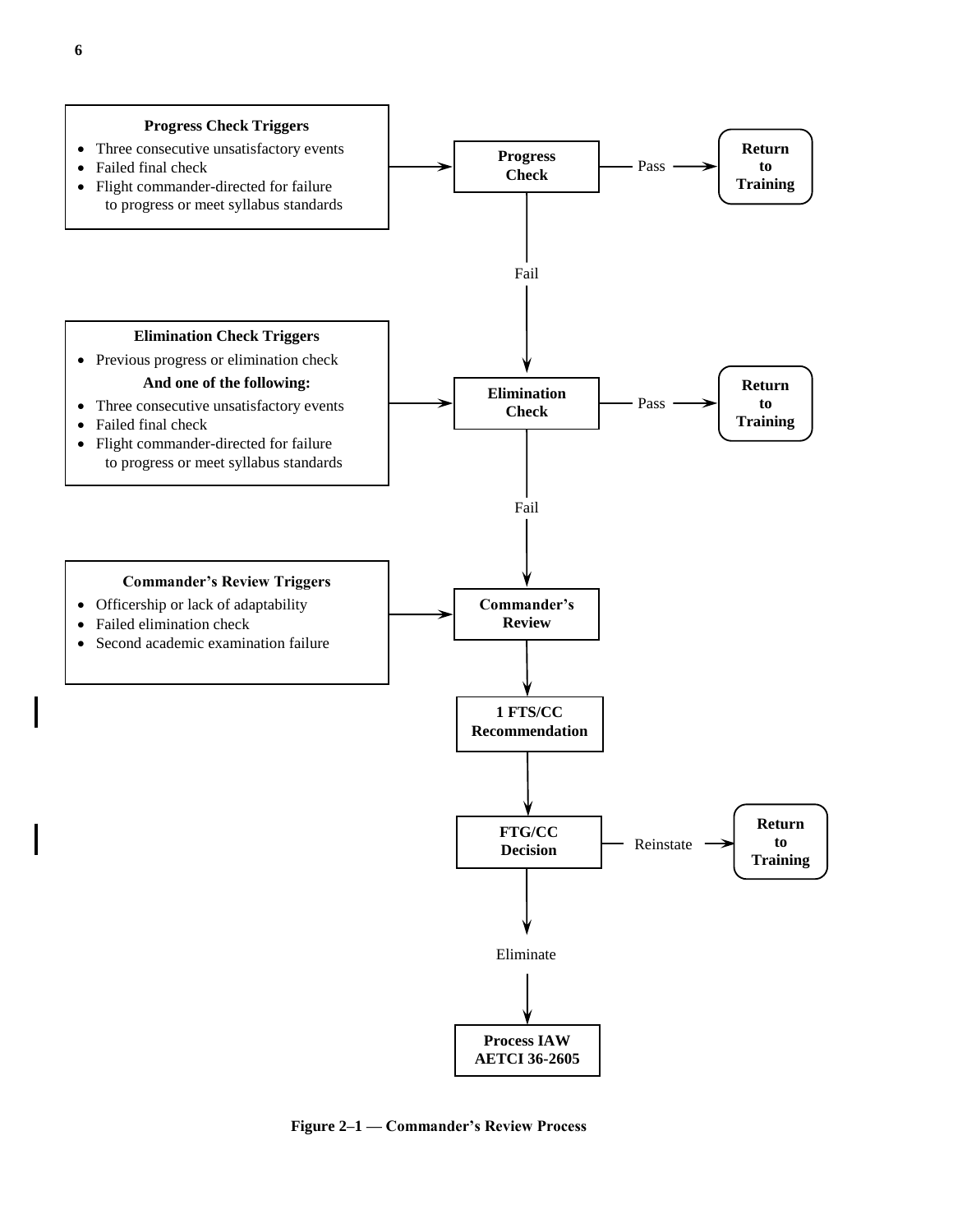<span id="page-10-2"></span>a. *Passing a PC/EC* **—** Passing a PC/EC fulfills the requirements of the sortie that caused it to be flown and may be used to complete a unit if appropriate. If the next sortie is the final check, all sortie objectives are satisfied on the PC/EC, and the student demonstrated the abilities and potential to successfully complete UCT, the PC/EC substitutes for the final check.

#### <span id="page-10-0"></span>**14. Minimum Scheduled Student Turn-Times**

Aircraft to Aircraft  $-3+00$ 

NOTE: the turn-time requirement does not apply to the second sortie in a planned out-and-back or to a sortie flown to complete an incomplete sortie.

Aircraft to Classroom — 2+30

#### <span id="page-10-1"></span>**15. Commander's Review (CR) Process**

Figure 2-1 depicts the triggers and decision-making flow for progress checks, elimination checks, and commander's reviews. Students reinstated into training after a CR because of a flying deficiency must fly an elimination check following completion of the additional training sorties authorized in the reinstatement write-up.

#### **16. Cockpit / Crew Resource Management (CRM)**

Integrate CRM skills into flight briefings and debriefings, using the provisions of AFI 11-290, *Cockpit* / *Crew Resource Management Training Programs* and the AETC Supplement as guidelines. Grade sheets contain the following CRM items IAW AETC Sup 1 to AFI 11-290:

- a. Mission Analysis (Planning / Briefing / Debriefing)
- b. Communication
- c. Risk Management / Decision-Making
- d. Situational Awareness
- e. Task Management
- f. Crew Coordination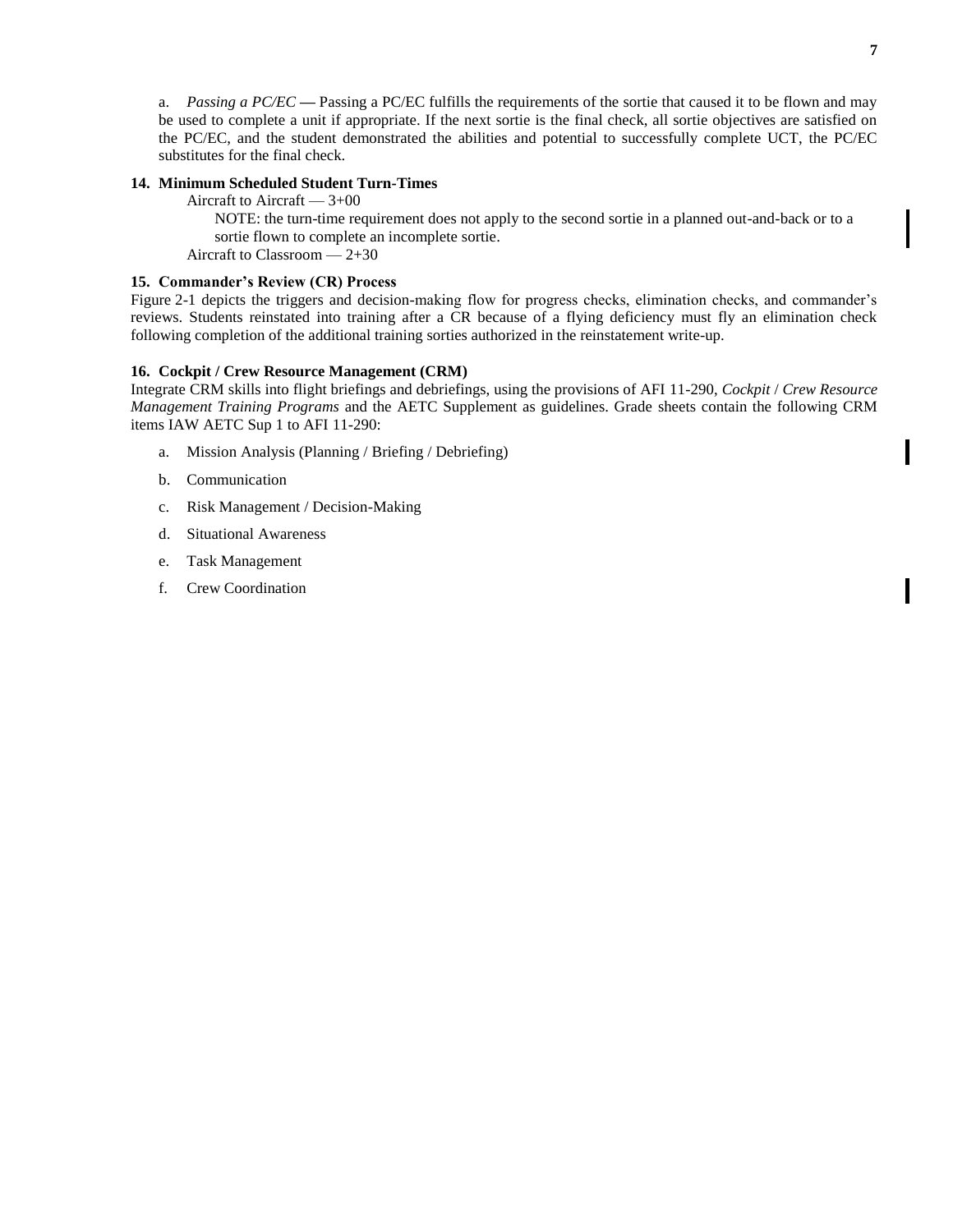#### <span id="page-11-0"></span>**Section C — Grading Procedures**

#### <span id="page-11-1"></span>**1. Maneuver Grading**

There are two methods of grading student performance: an absolute grading scale for rating individual maneuver items and a relative grading scale for assessing overall sortie performance.

#### <span id="page-11-2"></span>**2. Absolute Grading Scale**

Instructors judge the student's performance of maneuvers against the course training standards (CTSs) in this syllabus. Grade maneuvers on the student's characteristic performance. This grade does not consider the student's type and amount of training.

| <b>Proficiency Grade</b> | <b>MIF</b> Level | <b>Description</b>                                                                                                                                                                         |  |
|--------------------------|------------------|--------------------------------------------------------------------------------------------------------------------------------------------------------------------------------------------|--|
| No Grade (NG)            |                  | The instructor pilot demonstrates a maneuver the student does not practice, or<br>a solo student flies a maneuver the instructor does not observe.                                         |  |
| Unsatisfactory (U)       | 2                | The student is unsafe, unable, or lacks sufficient knowledge, skill or ability to<br>perform the operation, maneuver, or task.                                                             |  |
| Fair $(F)$               | 3                | The student performs the operation, maneuver, or task safely, but has limited<br>proficiency. Deviations occur that detract from performance and/or require<br>instructor verbal prompting |  |
| Good(G)                  |                  | The student performs the operation, maneuver, or task satisfactorily.<br>Deviations occur that are recognized and corrected in a timely manner<br>without any instructor verbal prompting. |  |
| Excellent $(E)$          | 5                | The student performs the operation, maneuver or task correctly, with a high<br>degree of skill, efficiency, and effectiveness.                                                             |  |

#### <span id="page-11-3"></span>**3. Relative Grading Scale**

The instructor uses the relative grading criteria to assess overall sortie performance with grades of Excellent (E), Good (G), Fair (F) or Unsatisfactory (U). Students are expected to progress as they advance in training. Students may receive grades of F or U on individual maneuvers new to them, but still receive a grade of E for overall sortie performance. A student's continued lack of progress should be reflected in an overall sortie performance grade of F or U, even if only a U is required for the maneuver proficiencies. The instructor grades the student with an overall grade of U if any maneuver is graded U when an F or G proficiency level is required.

#### <span id="page-11-4"></span>**4. Maneuver Item File (MIF)**

a. Maneuvers followed by a plus (+) must be accomplished in the specified unit. Students are not allowed to fly maneuvers without a number. An IP may accomplish a non-numbered maneuver if required (proficiency, unexpected weather, etc.) Maneuvers with a number but without a plus (+) may be accomplished, do not require continuity, but if flown, students must meet MIF standards by the end of the unit.

b. On the last 8 sorties (N201, N301 – 306 and **N490**) MIF items #15 (Monitor Basic Flight and Area Maneuvers) and #29 (Monitor Airfield and Traffic Pattern Operations are used to grade students on selected maneuvers flown by the IP. On those maneuvers, the student must maintain situational awareness and monitor and/or direct the IP while the IP flies the maneuver. On maneuvers flown by the IP, the student must observe the IP and announce to the IP when maneuver standards listed in the CTS may/will be exceeded.

#### <span id="page-11-5"></span>**5. Incomplete Sorties**

The contractor's chief pilot (or designated representative) in consultation with the instructor of record determines when a sortie is incomplete and grade it NG. If a maneuver is graded U when an F or G proficiency level is required, the sortie is complete and the overall grade is U. Document all incomplete lessons and maneuvers deferred to the next lesson in the student's training folder. NOTE: If a lesson is completed by a second sortie flown the same day, any required gradebook documentation may be delayed until after the second sortie is complete.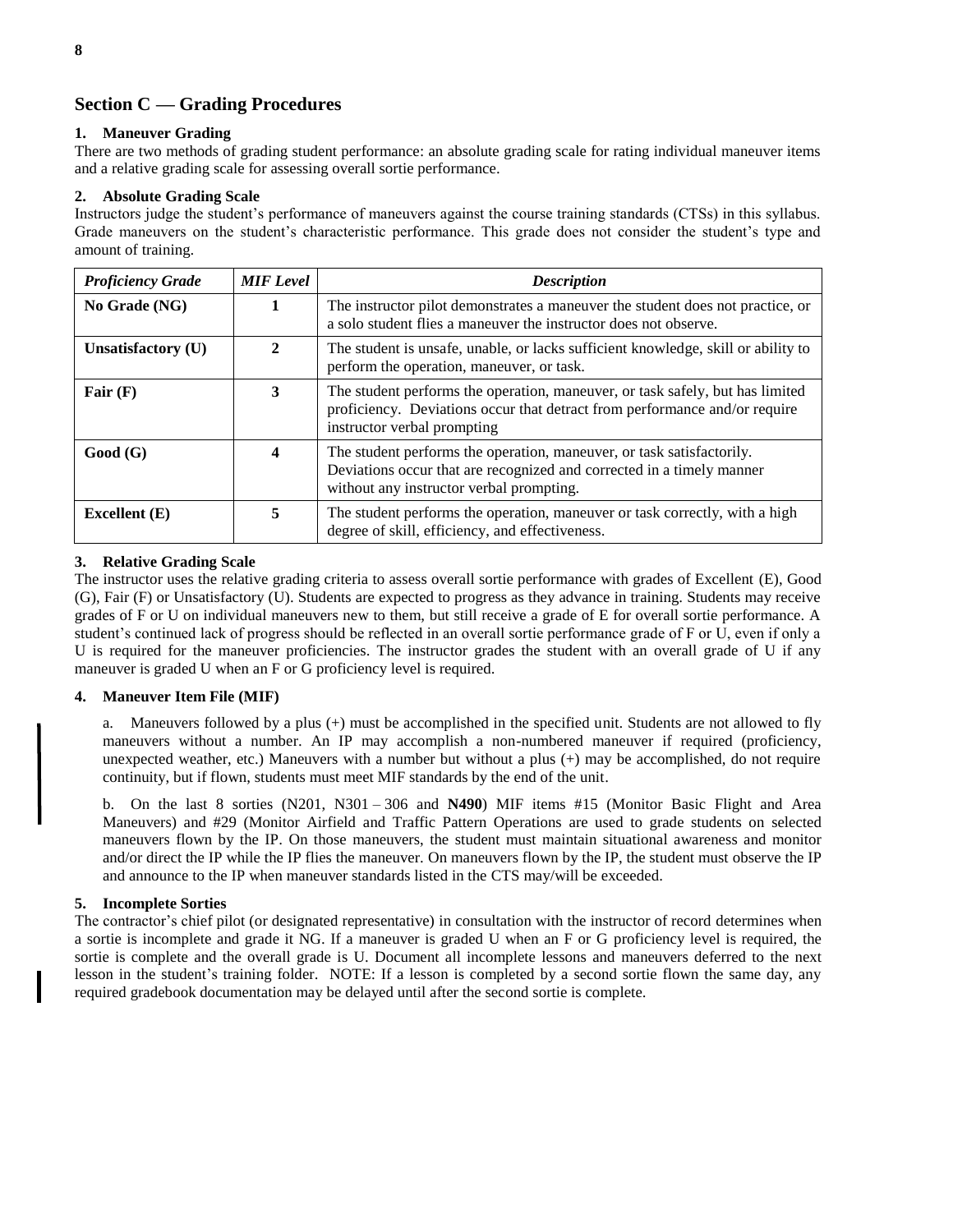#### <span id="page-12-0"></span>**Section D — Course Training Standards (CTS)**

#### <span id="page-12-1"></span>**1. Purpose**

These standards outline the tasks and proficiency required of graduates of this syllabus. This program prepares students to enter UCT with a high probability of completing the training.

#### <span id="page-12-2"></span>**2. Duties and Responsibilities**

The student accomplishes the following:

- a. Plan the mission.
- b. Ensure the aircraft is preflighted, inspected, loaded, and equipped to perform the assigned mission.
- c. Operate the aircraft to perform the mission using sound judgment and situational awareness.

#### <span id="page-12-3"></span>**3. General Proficiency Standards**

a. Accomplish training standards in conjunction with clearing visually outside the aircraft.

b. Aircraft control must be smooth and positive. Flight control and throttle inputs that are characteristically imprecise and erratic can warrant an unsatisfactory grade even if numerical standards are met. Slight deviations in establishing or maintaining the proper or desired aircraft attitude or position may occur during the maneuver being performed.

c. Momentary deviations beyond flight value tolerances are acceptable if corrections are timely and flight safety is not compromised. The effects of weather (turbulence, for example) are considered when determining grades.

d. Procedural knowledge and application must be in accordance with applicable directives and allow the mission to be accomplished efficiently. If individual tasks require pre-mission planning, the standards from **Mission Planning** / **Briefing** / **Debriefing** apply.

e. Standards equate directly to the grade scale of Good (any deviations from the standards are recognized and corrected in a timely manner.) Tasks trained to the grading level of Fair reflect a "safe proficiency level" (deviations from the standards detract from the student's performance.) (Section C, paragraph 2, *Absolute Grading Scale*)*,* Special performance tasks requiring introduction or ground training are specified under the job task *Performance* description.

f. Where no specific standard is stated, these general standards and those of **Basic Aircraft Control** apply.

#### <span id="page-12-4"></span>**4. Employment**

a. Conduct training in day VMC.

b. The MIF regulates student progression to meet required standards prior to course completion. Evaluate performance using the Course Training Standards.

#### <span id="page-12-5"></span>**5. Tasks**

The following table specifies the standards of performance required to achieve a Good level.

| Performance                                                                                                                                                                  | <b>Conditions</b>                                                                                                                                                                                                                                                           | <b>Standards</b>                                                                                                                                       |  |
|------------------------------------------------------------------------------------------------------------------------------------------------------------------------------|-----------------------------------------------------------------------------------------------------------------------------------------------------------------------------------------------------------------------------------------------------------------------------|--------------------------------------------------------------------------------------------------------------------------------------------------------|--|
| 1. Mission Analysis (Planning / Briefing / Debriefing)                                                                                                                       |                                                                                                                                                                                                                                                                             |                                                                                                                                                        |  |
| Perform appropriate mission<br>a.<br>planning to include computing takeoff<br>and landing data: plan mission profile<br>and alternate course of action where<br>appropriate. | Appropriate forms and aeronautical<br>a.<br>charts, and local area map.<br>Access (in person, internet, or<br>b.<br>telephone link) to FAA or military<br>weather briefing facility.<br>FAR, AIM, NOTAMs, local<br>instructions, syllabus, flight manual, and<br>checklist. | Plan mission in a timely manner to<br>a.<br>meet maneuver requirements, correctly<br>complete all applicable forms, and<br>comply with all directives. |  |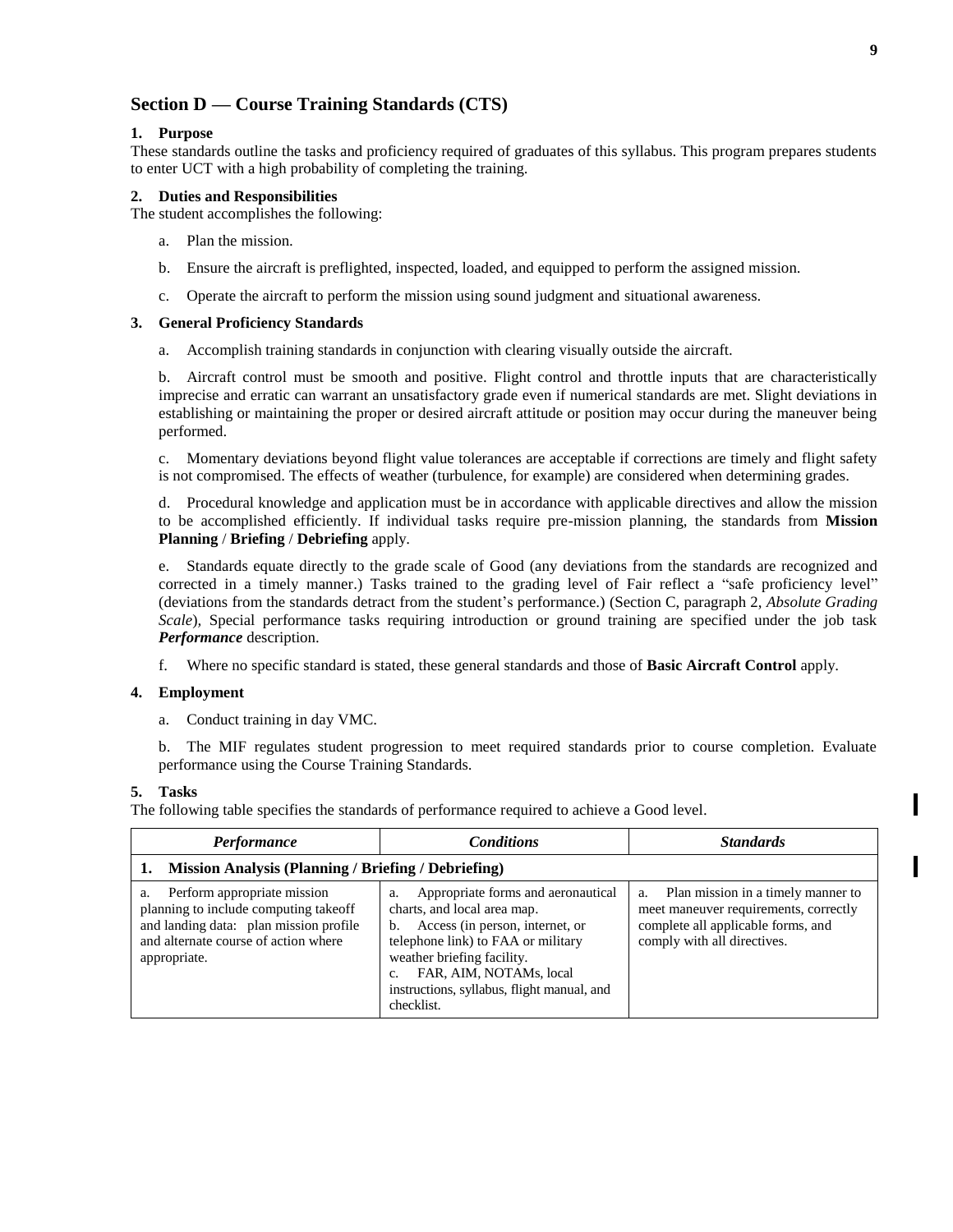| Performance                                                                                                                                                                                                                                                                                                                                                             | <b>Conditions</b>                                                                                                                                                                                        | <b>Standards</b>                                                                                                                                                                                                                                                                                                                                                                                                                             |
|-------------------------------------------------------------------------------------------------------------------------------------------------------------------------------------------------------------------------------------------------------------------------------------------------------------------------------------------------------------------------|----------------------------------------------------------------------------------------------------------------------------------------------------------------------------------------------------------|----------------------------------------------------------------------------------------------------------------------------------------------------------------------------------------------------------------------------------------------------------------------------------------------------------------------------------------------------------------------------------------------------------------------------------------------|
| <b>Ground Operations</b><br>2.                                                                                                                                                                                                                                                                                                                                          |                                                                                                                                                                                                          |                                                                                                                                                                                                                                                                                                                                                                                                                                              |
| Perform preflight inspection of<br>a.<br>aircraft including maintenance<br>documentation and perform appropriate<br>checklists.                                                                                                                                                                                                                                         | Checklist and inflight guide.<br>a.<br>Aircraft ready for inspection.<br>b.<br>Fire extinguisher available.<br>c.<br>Aircraft engine limitations<br>d.<br>memorized.<br>Appropriate aircraft forms<br>e. | Correctly complete all checks and<br>a.<br>procedures in accordance with flight<br>manual.<br>Determine aircraft status and accept<br>b.<br>or reject the aircraft.                                                                                                                                                                                                                                                                          |
| Taxi to take off position and, after<br>b.<br>landing, to parking area. Complete<br>appropriate checklists.                                                                                                                                                                                                                                                             | Designated taxi route.<br>a.<br>b.<br>Checklist and inflight guide.                                                                                                                                      | Follow prescribed taxi routes while<br>a.<br>maintaining safe speeds<br>Visually clear for traffic and avoid<br>b.<br>obstacles during taxi<br>Maintain proper control deflection<br>c.<br>for wind conditions<br>Correctly complete all checks in<br>d.<br>accordance with the flight manual                                                                                                                                                |
| Check engine condition and aircraft<br>c.<br>configuration prior to takeoff. Complete<br>appropriate checklist.                                                                                                                                                                                                                                                         | Checklist and inflight guide.<br>a.                                                                                                                                                                      | Make a proper decision to accept or<br>a.<br>reject airplane after engine checks.<br>Properly configure the airplane for<br>b.<br>takeoff.<br>Correctly complete all checks in<br>c.<br>accordance with the flight manual.                                                                                                                                                                                                                   |
| Perform postflight duties<br>d.                                                                                                                                                                                                                                                                                                                                         | Checklist, inflight guide, and<br>a.<br>aircraft forms.                                                                                                                                                  | Correctly complete all checks in<br>a.<br>accordance with the flight manual.                                                                                                                                                                                                                                                                                                                                                                 |
| <b>Takeoff and Climb</b><br>3.                                                                                                                                                                                                                                                                                                                                          |                                                                                                                                                                                                          |                                                                                                                                                                                                                                                                                                                                                                                                                                              |
| Perform a takeoff to include:<br>a.<br>Complete appropriate checklists<br>(1)<br>Check aircraft performance<br>(2)<br>(3) Maintain directional control,<br>proper wind-drift correction, and<br>alignment with the runway centerline<br>throughout takeoff and climb<br>(4) Rotate and takeoff at<br>recommended speeds.<br>(5) Accelerate to designated climb<br>speed | Runway with a centerline stripe<br>a.<br>and current wind information.                                                                                                                                   | Maintain runway alignment<br>a.<br>$\pm 10$ feet during takeoff roll.<br>Establish and maintain proper<br>b.<br>takeoff attitude and become airborne at<br>appropriate airspeed for existing<br>conditions.<br>Hold correct pitch attitude to attain<br>c.<br>and maintain climb speed $+10$ to $-$<br>5 KIAS.<br>Maintain ground track on the<br>d.<br>extended runway centerline until<br>intercepting the published departure<br>routing. |
| 4<br><b>Departure</b>                                                                                                                                                                                                                                                                                                                                                   |                                                                                                                                                                                                          |                                                                                                                                                                                                                                                                                                                                                                                                                                              |
| Turn aircraft to clear traffic pattern<br>a.<br>at designated altitude.                                                                                                                                                                                                                                                                                                 | Published pattern procedures or<br>a.<br>ATC directions.                                                                                                                                                 | Initiate turn out of traffic and fly<br>a.<br>initial heading or ground track<br>consistent with procedural directives.                                                                                                                                                                                                                                                                                                                      |
| Turn to proceed to navigation<br>b.<br>points at the designated altitudes and<br>airspeeds or IAW instructions from<br>ATC.                                                                                                                                                                                                                                             | Published departure instructions or<br>a.<br>ATC directions.                                                                                                                                             | Follow local departure procedures.<br>a.                                                                                                                                                                                                                                                                                                                                                                                                     |
| Overfly designated corridor entry<br>c.<br>point (if designated).                                                                                                                                                                                                                                                                                                       | GPS, in-flight guide, and map.<br>a.                                                                                                                                                                     | Recognize and track to within<br>a.<br>1/2 NM of corridor entry point with<br>limited assistance from the instructor<br>pilot.                                                                                                                                                                                                                                                                                                               |
| Navigate and fly the aircraft to the<br>d.<br>area or designated enroute point.                                                                                                                                                                                                                                                                                         | Ground references on the departure<br>a.<br>route.                                                                                                                                                       | Use map, inflight guide, ground<br>a.<br>references, and GPS to navigate to the<br>area or designated enroute point with<br>limited assistance from the instructor<br>pilot.                                                                                                                                                                                                                                                                 |

 $\overline{\phantom{a}}$ 

 $\overline{\phantom{a}}$ 

 $\mathsf{l}$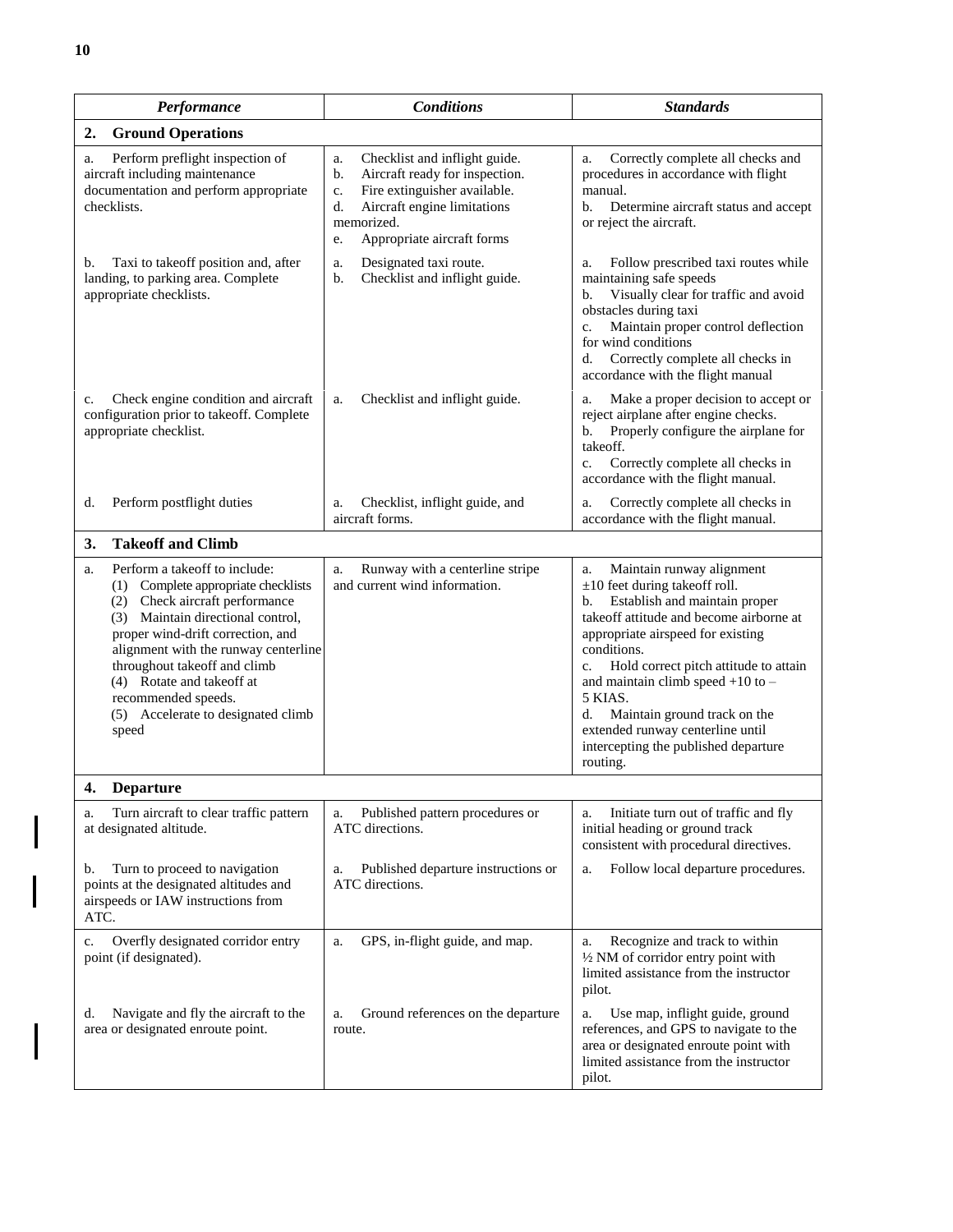| Performance                                                                                                                                                                                     | <b>Conditions</b>                                                                                                                                                                       | <b>Standards</b>                                                                                                                                                                                                                                                                                           |  |  |
|-------------------------------------------------------------------------------------------------------------------------------------------------------------------------------------------------|-----------------------------------------------------------------------------------------------------------------------------------------------------------------------------------------|------------------------------------------------------------------------------------------------------------------------------------------------------------------------------------------------------------------------------------------------------------------------------------------------------------|--|--|
| <b>Basic Aircraft Control / Cross-Check</b><br>5.                                                                                                                                               |                                                                                                                                                                                         |                                                                                                                                                                                                                                                                                                            |  |  |
| Maintain basic aircraft control with<br>a.<br>limited assistance from the instructor<br>pilot.<br>Use outside references and aircraft<br>b.<br>instruments to achieve proper flight<br>attitude | At all times.<br>a.                                                                                                                                                                     | $\pm 100$ feet of desired altitude.<br>a.<br>$\pm 10$ KIAS of desired airspeed.<br>b.<br>$\pm 10$ degrees of desired heading.<br>c.<br>Maintain coordinated flight, no<br>d.<br>more than $\frac{1}{2}$ ball off-center<br>Maintain smooth and positive<br>e.<br>control consistent with flight conditions |  |  |
| <b>Trim Use</b><br>6.                                                                                                                                                                           |                                                                                                                                                                                         |                                                                                                                                                                                                                                                                                                            |  |  |
| Use trim to relieve control<br>a.<br>pressures and improve aircraft control                                                                                                                     | Aircraft with changing pitch and<br>a.<br>airspeed                                                                                                                                      | Trim aircraft to establish a stable<br>a.<br>pitch attitude. (Aircraft pitch does not<br>change appreciably if controls are<br>released.)                                                                                                                                                                  |  |  |
| 7.<br><b>Area Orientation and Inflight Planning</b>                                                                                                                                             |                                                                                                                                                                                         |                                                                                                                                                                                                                                                                                                            |  |  |
| Maintain area orientation and<br>a.<br>remain within assigned area limits.                                                                                                                      | Working area commensurate with<br>a.<br>type of mission, within specified<br>boundaries defined by coordinates and<br>or ground references, and upper and<br>lower altitude boundaries. | Remain within area boundaries<br>a.<br>using ground references and GPS.<br>Use assigned airspace in an<br>b.<br>efficient manner with minimum delay<br>between maneuvers.                                                                                                                                  |  |  |
| Perform inflight planning to<br>b.<br>include changing profile or adding or<br>deleting maneuvers.                                                                                              | Preplanned mission profile.<br>a.                                                                                                                                                       | Able to adjust mission profile to<br>a.<br>comply with time and/or fuel<br>limitations, weather, and area limits.                                                                                                                                                                                          |  |  |
| <b>Climbs and Descents</b><br>8.                                                                                                                                                                |                                                                                                                                                                                         |                                                                                                                                                                                                                                                                                                            |  |  |
| Maintain climb and descent<br>a.<br>schedules.                                                                                                                                                  | Appropriate climb and descent<br>a.<br>schedules.                                                                                                                                       | Maintain airspeed $\pm 10$ KIAS of<br>a.<br>desired airspeed.                                                                                                                                                                                                                                              |  |  |
| Maintain heading or bank angle<br>b.<br>and coordinated flight.                                                                                                                                 | Prescribed heading and course.<br>a.                                                                                                                                                    | $\pm 10$ degrees of desired heading or<br>a.<br>bank angle.<br>No more than $\frac{1}{2}$ ball off-center.<br>b.                                                                                                                                                                                           |  |  |
| Maintain required power.<br>c.                                                                                                                                                                  | Desired altitude and climb or<br>a.<br>descent schedule.                                                                                                                                | Use appropriate power for climbs<br>a.<br>and descents.                                                                                                                                                                                                                                                    |  |  |
| Level off at assigned altitude.<br>d.                                                                                                                                                           | Desired altitude.<br>a.                                                                                                                                                                 | $\pm 100$ feet of desired altitude.<br>a.<br>$\pm 10$ degrees of desired heading.<br>b.<br>Maintain coordinated flight, no<br>c.<br>more than 1/2 ball off-center<br>Maintain smooth and positive<br>d.<br>control consistent with flight conditions.                                                      |  |  |
| 9.<br><b>Turns</b>                                                                                                                                                                              |                                                                                                                                                                                         |                                                                                                                                                                                                                                                                                                            |  |  |
| Roll into and maintain designated<br>a.<br>bank angle.                                                                                                                                          | Aircraft in level flight<br>a.<br>Designated bank angle.<br>b.                                                                                                                          | $\pm 10$ degrees of desired bank angle.<br>a.                                                                                                                                                                                                                                                              |  |  |
| Maintain altitude.<br>b.                                                                                                                                                                        | Designated altitude.<br>a.                                                                                                                                                              | $\pm 100$ feet of desired altitude.<br>a.                                                                                                                                                                                                                                                                  |  |  |
| Return to wings-level after a<br>c.<br>designated turn.                                                                                                                                         | Designated rollout heading.<br>a.                                                                                                                                                       | Obtain rollout heading $\pm 10^{\circ}$ .<br>a.                                                                                                                                                                                                                                                            |  |  |
| Maintain coordinated flight.<br>d.                                                                                                                                                              | Functional turn and slip indicator.<br>a.                                                                                                                                               | No more than 1/2 hall off-center.<br>a.                                                                                                                                                                                                                                                                    |  |  |

 $\overline{\mathsf{I}}$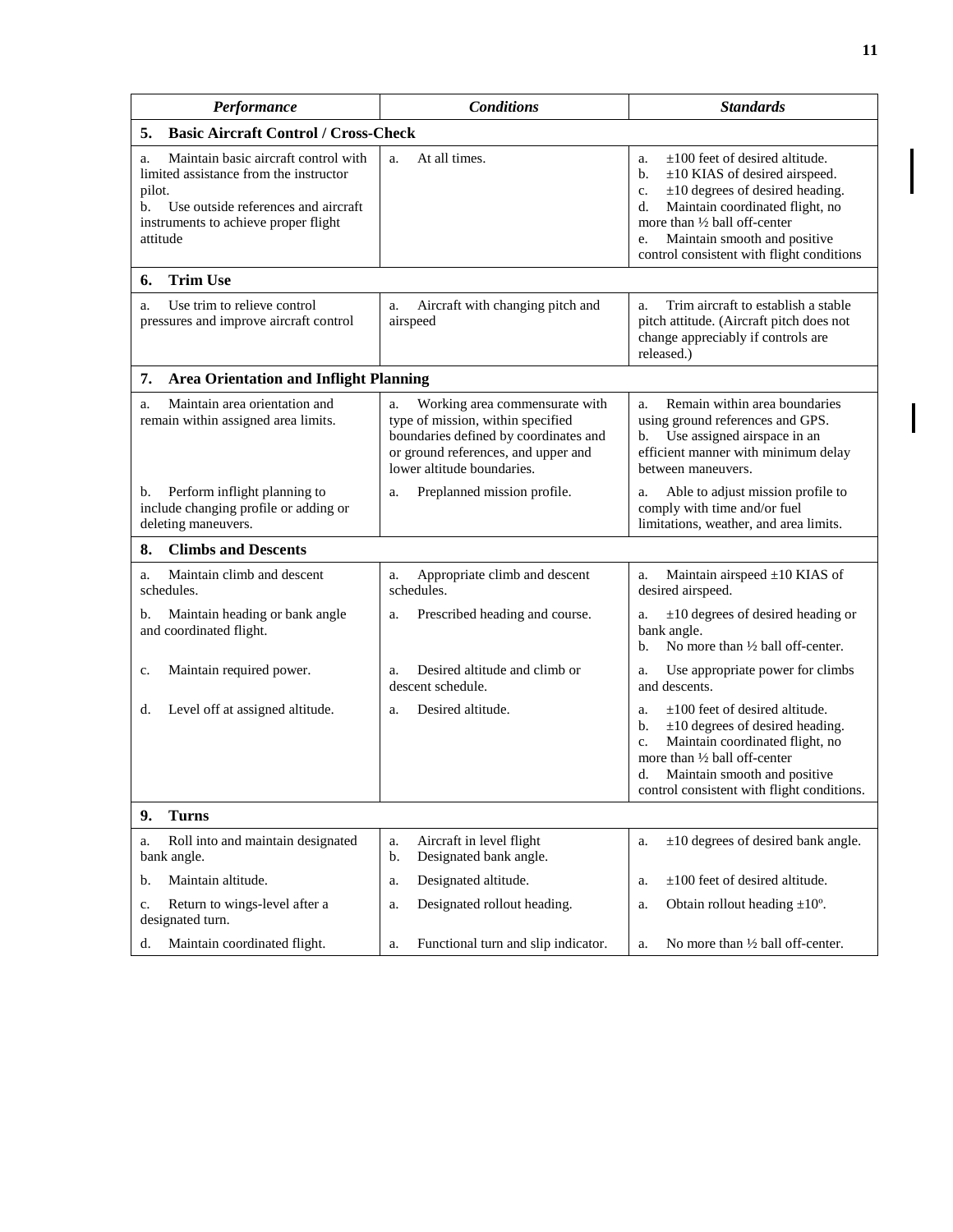| Performance                                                                                                   | <b>Conditions</b>                                                        | <b>Standards</b>                                                                                                                                                                                                                                                                                                                                                                                                                                           |  |  |  |
|---------------------------------------------------------------------------------------------------------------|--------------------------------------------------------------------------|------------------------------------------------------------------------------------------------------------------------------------------------------------------------------------------------------------------------------------------------------------------------------------------------------------------------------------------------------------------------------------------------------------------------------------------------------------|--|--|--|
| 10. Slow Flight Maneuvering                                                                                   |                                                                          |                                                                                                                                                                                                                                                                                                                                                                                                                                                            |  |  |  |
| Control altitude, airspeed, bank<br>a.<br>angle, and yaw                                                      | Minimum altitude: 1,500 feet AGL<br>a.<br>b.<br>Proper configuration     | +10 KIAS, -0 KIAS airspeed<br>a.<br>b.<br>$\pm 100$ feet of desired altitude.<br>$\mathbf{c}$ .<br>$\pm 10$ degrees of desired heading.<br>Maintain coordinated flight, no<br>d.<br>more than $\frac{1}{2}$ ball off-center<br>Maintain smooth and positive<br>e.<br>control consistent with flight conditions<br>$+0$ /-10 degrees of desired bank<br>f.<br>angle (not to exceed $30^{\circ}$ )                                                           |  |  |  |
| 11. Steep Turns                                                                                               |                                                                          |                                                                                                                                                                                                                                                                                                                                                                                                                                                            |  |  |  |
| Maintain altitude and airspeed. Roll<br>a.<br>into a 45° bank angle.                                          | Aircraft in level flight at a<br>a.<br>designated airspeed and altitude. | $\pm 100$ feet of desired altitude.<br>a.<br>$\pm 10$ KIAS of desired airspeed.<br>b.<br>Maintain bank angle $\pm 10^{\circ}$ .<br>c.<br>Maintain coordinated flight, no<br>d.<br>more than 1/2 ball off-center<br>Maintain smooth and positive<br>e.<br>control consistent with flight conditions                                                                                                                                                         |  |  |  |
| Roll out on entry heading after<br>b.<br>turning 360°.                                                        | Designated roll-in and roll-out<br>a.<br>reference.                      | Roll out on designated heading<br>a.<br>within $\pm 20^\circ$ .                                                                                                                                                                                                                                                                                                                                                                                            |  |  |  |
| 12. Power-Off and Power-On Stalls                                                                             |                                                                          |                                                                                                                                                                                                                                                                                                                                                                                                                                                            |  |  |  |
| Perform power-off and power-on<br>a.<br>stalls in full-flap and takeoff-flap<br>configurations, respectively. | Minimum altitude 1,500 feet AGL<br>a.<br>b.<br>Proper configuration      | Recognize and announce first<br>a.<br>indications of the impending stall.<br>Initiate recovery IAW local flying<br>$h_{\cdot}$<br>procedures, upon encountering<br>significant aerodynamic buffeting or<br>after control effectiveness is lost.                                                                                                                                                                                                            |  |  |  |
| Control bank and yaw during entry.<br>b.                                                                      | Specified entry parameters.<br>a.                                        | Maintain heading $\pm 10^{\circ}$ in straight<br>a.<br>flight. Maintain $\pm 10^{\circ}$ of entry bank angle<br>$(20^{\circ}$ maximum)<br>Maintain coordinated flight, no<br>b.<br>more than $\frac{1}{2}$ ball off-center                                                                                                                                                                                                                                 |  |  |  |
| Recover from stalls.<br>c.                                                                                    | Stall warning indication<br>a.<br>Minimum altitude 1,500 feet AGL<br>b.  | Recover to level flight or a slight<br>a.<br>positive climb with a clean configuration<br>and a minimum altitude loss without<br>entering a secondary stall. (Recovery<br>confirmed by altimeter and VSI.)<br>Maintain coordinated flight, no<br>$\mathbf{b}$ .<br>more than $\frac{1}{2}$ ball off-center<br>Maintain smooth and positive<br>$C_{\star}$<br>control consistent with flight conditions<br>Retract flaps IAW normal climb<br>d.<br>schedule |  |  |  |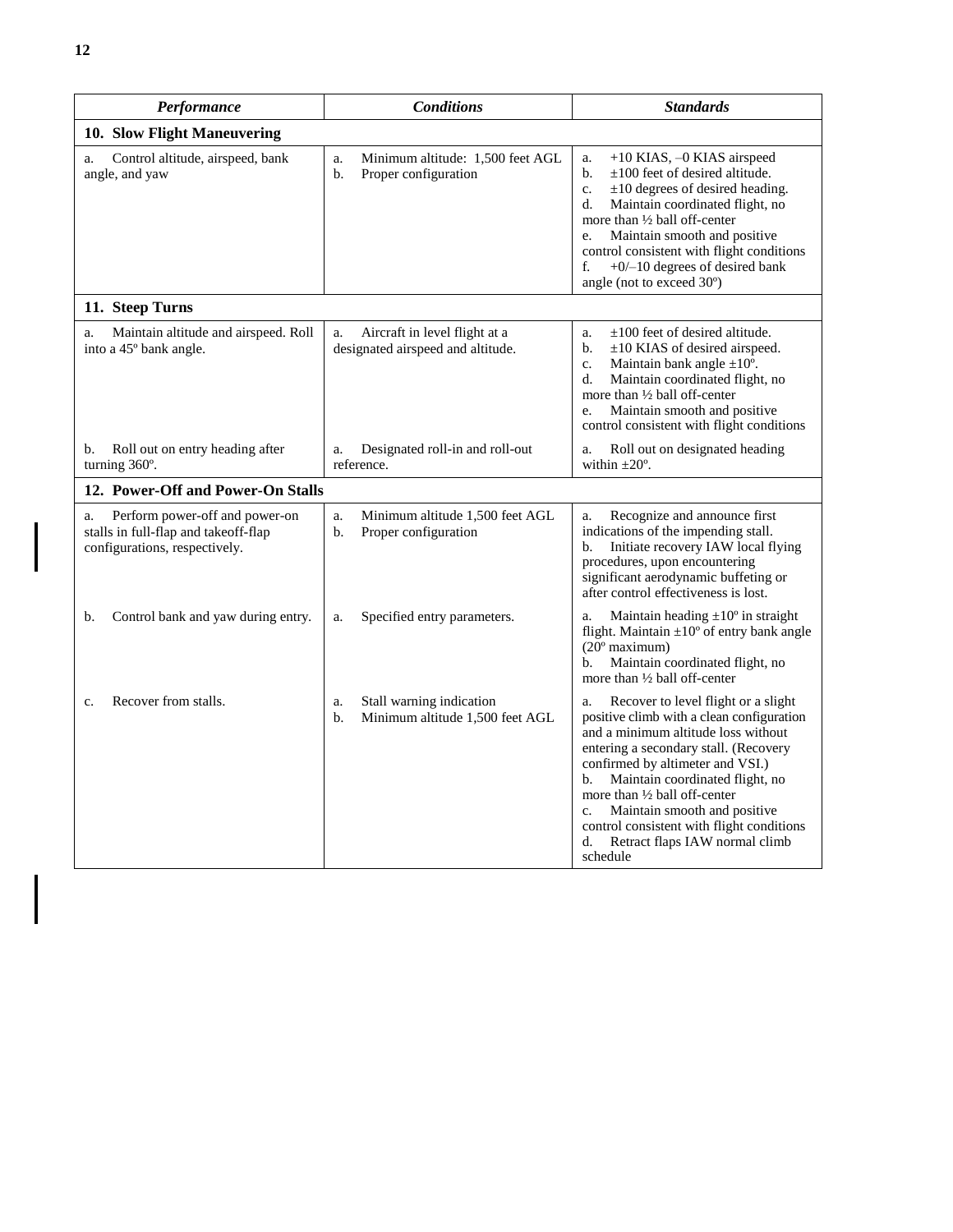| Performance                                                                                                                                                              | <b>Conditions</b>                                                                                                                                                                                                | <b>Standards</b>                                                                                                                                                                                                                                                                                                                                                                                                                                                                                                                                                                                                                                                                                                                                                                                                                     |  |  |
|--------------------------------------------------------------------------------------------------------------------------------------------------------------------------|------------------------------------------------------------------------------------------------------------------------------------------------------------------------------------------------------------------|--------------------------------------------------------------------------------------------------------------------------------------------------------------------------------------------------------------------------------------------------------------------------------------------------------------------------------------------------------------------------------------------------------------------------------------------------------------------------------------------------------------------------------------------------------------------------------------------------------------------------------------------------------------------------------------------------------------------------------------------------------------------------------------------------------------------------------------|--|--|
| 13. Simulated Forced Landing - Pattern                                                                                                                                   |                                                                                                                                                                                                                  |                                                                                                                                                                                                                                                                                                                                                                                                                                                                                                                                                                                                                                                                                                                                                                                                                                      |  |  |
| Perform simulated forced approach<br>a.<br>and landing.                                                                                                                  | Aircraft with a simulated engine<br>a.<br>failure.<br>Runway suitable for a forced<br>b.<br>landing.                                                                                                             | Establish and maintain<br>a.<br>recommended best-glide attitude,<br>configuration, and airspeed $\pm 10$ KIAS.<br>Select suitable emergency landing<br>b.<br>area within gliding distance.<br>Plan and follow a flight pattern to<br>c.<br>the selected landing area considering<br>altitude, wind, terrain, and obstructions.<br>Accomplish or simulate the<br>d.<br>appropriate emergency procedures.<br>Maintain positive control of the<br>e.<br>airplane at all times.<br>Fly the aircraft to a position where,<br>f.<br>if landing, touchdown would be:<br>(1) Below approach speed.<br>(2) Within 1,000 feet of the planned<br>touchdown point.<br>(3) Within 15 feet of the runway<br>centerline with no side drift.<br>If landing, establish recommended<br>g.<br>approach and landing configuration<br>prior to touchdown. |  |  |
| b. Slow aircraft from touchdown speed<br>to taxi speed and exit the runway                                                                                               | Aircraft on the runway centerline.<br>a.<br>Aircraft properly configured.<br>b.                                                                                                                                  | Make smooth, timely, and correct<br>a.<br>flight control and brake inputs.<br>Maintain crosswind correction and<br>b.<br>directional control throughout rollout<br>and exit from runway if landing fullstop.                                                                                                                                                                                                                                                                                                                                                                                                                                                                                                                                                                                                                         |  |  |
| 14. Simulated Forced Landing - Area                                                                                                                                      |                                                                                                                                                                                                                  |                                                                                                                                                                                                                                                                                                                                                                                                                                                                                                                                                                                                                                                                                                                                                                                                                                      |  |  |
| Perform simulated forced landing<br>a.<br>approach in the area.                                                                                                          | Aircraft with a simulated engine<br>a.<br>failure.<br>b.<br>Landing zone suitable for a forced<br>landing.                                                                                                       | Establish and maintain<br>a.<br>recommended best-glide attitude,<br>configuration, and airspeed $\pm 10$ KIAS.<br>Select suitable emergency landing<br>b.<br>area within gliding distance.<br>Plan and follow a flight pattern to<br>c.<br>the selected landing area considering<br>altitude, wind, terrain, and obstructions.<br>Accomplish or simulate the<br>d.<br>appropriate emergency procedures<br>Maintain positive control of the<br>e.<br>airplane at all times.<br>Fly the aircraft to a position where,<br>f.<br>continuation of the approach would<br>likely result in a safe landing.<br>Initiate go-around so as not to<br>g.<br>descend below 500 feet AGL.                                                                                                                                                          |  |  |
| 15. Monitor Basic Flight and Area Maneuvers                                                                                                                              |                                                                                                                                                                                                                  |                                                                                                                                                                                                                                                                                                                                                                                                                                                                                                                                                                                                                                                                                                                                                                                                                                      |  |  |
| Direct and monitor basic flight and<br>a.<br>area maneuvers to include MIF items:<br>12 (Power-On and Power-Off Stalls)<br>and 14 (Simulated Forced Landing) -<br>Area). | Minimum altitude as specified for<br>a.<br>each maneuver: 500 feet AGL for SFL<br>(area). 1,500 feet AGL for stalls<br>Maneuver prescribed configuration<br>b.<br>Maneuver prescribed flight<br>c.<br>parameters | Announce entry parameters<br>a.<br>Perform all required callouts IAW<br>b.<br><b>IFT Local Flying Procedures</b><br>Monitor and announce when<br>c.<br>deviations to maneuver flight parameters<br>are exceeded<br>Use crew coordination to perform<br>d.<br>required challenge/responses and SFL<br>emergency procedure checklist                                                                                                                                                                                                                                                                                                                                                                                                                                                                                                   |  |  |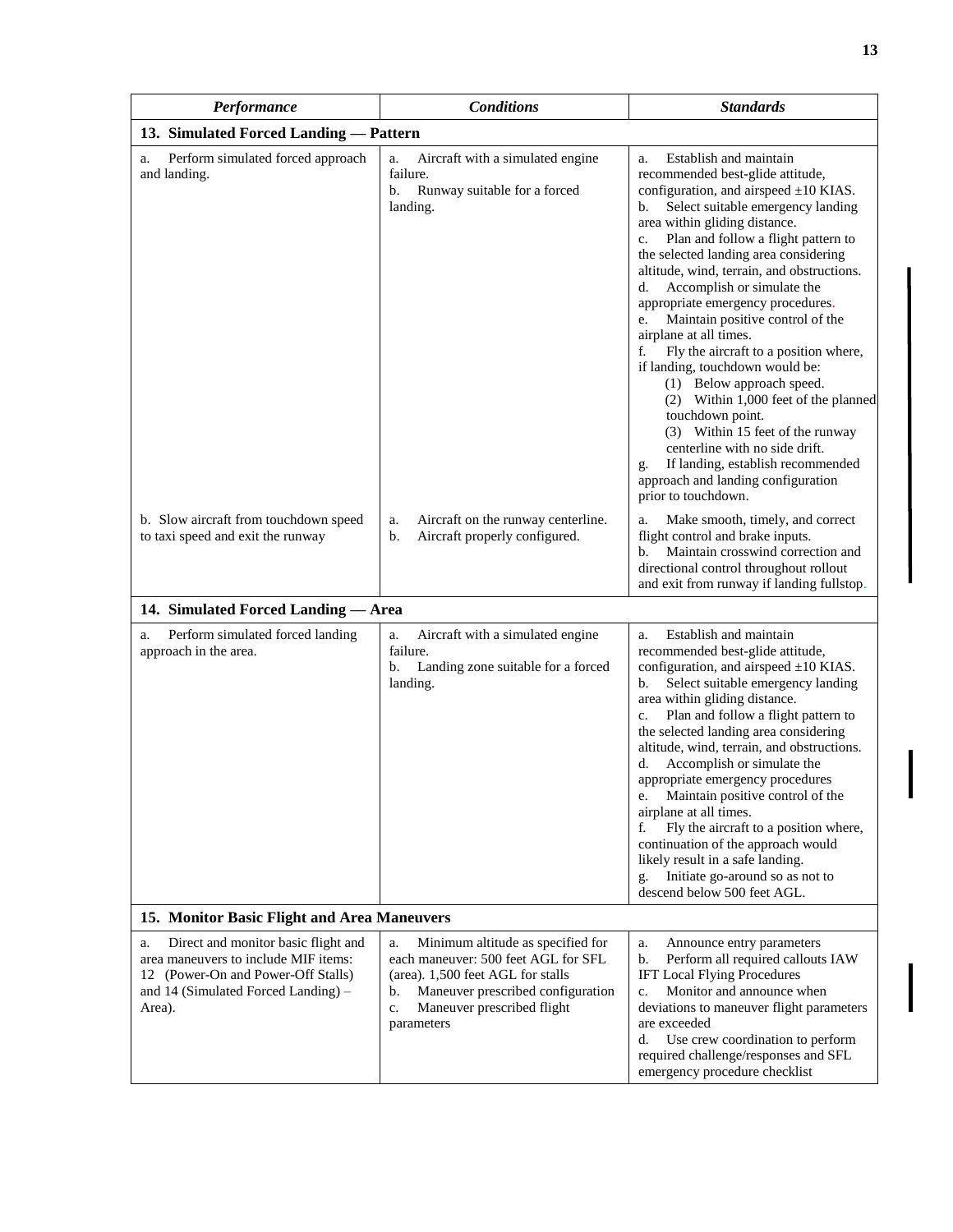| Performance                                                                                                          | <b>Conditions</b>                                                   | <b>Standards</b>                                                                                                                                                                                                                                                                                                                                                                                                                        |
|----------------------------------------------------------------------------------------------------------------------|---------------------------------------------------------------------|-----------------------------------------------------------------------------------------------------------------------------------------------------------------------------------------------------------------------------------------------------------------------------------------------------------------------------------------------------------------------------------------------------------------------------------------|
| 16. Navigation Procedures / VOR / GPS / Map Use                                                                      |                                                                     |                                                                                                                                                                                                                                                                                                                                                                                                                                         |
| Operate and interpret VOR/GPS<br>a.<br>navigation equipment.                                                         | Aircraft equipped for instrument<br>a.<br>flight.<br>VOR/GPS.<br>b. | Locate aircraft position using<br>a.<br>navigational equipment, in-flight guide,<br>and local area map.                                                                                                                                                                                                                                                                                                                                 |
| Read in-flight guide and local area<br>b.<br>map.                                                                    | GPS, in-flight guide, and map.<br>a.                                | Navigate using navigational<br>a.<br>equipment, in-flight guide, and local<br>area map.                                                                                                                                                                                                                                                                                                                                                 |
| 17. Visual Navigation (VNAV) Route Entry / Exit                                                                      |                                                                     |                                                                                                                                                                                                                                                                                                                                                                                                                                         |
| Direct visual navigation route entry<br>a.<br>and exit                                                               | Preplanned visual navigation route<br>a.                            | Accomplish visual navigation entry<br>a.<br>and exit checklists IAW IFT Local<br><b>Flying Procedures</b><br>Accomplish required radio calls for<br>b.<br>entry and exit<br>Coordinate new route entry times<br>c.<br>with the SOF, if required<br>Visually identify visual navigation<br>d.<br>route entry<br>Arrive at the entry point and exit<br>e.<br>points $\pm 0.5$ NM<br>Direct the IP to the next scheduled<br>f.<br>activity |
| <b>18. VNAV Route Time Control</b>                                                                                   |                                                                     |                                                                                                                                                                                                                                                                                                                                                                                                                                         |
| Maintain situational awareness in<br>a.<br>relation to leg and total time on the<br>visual navigation route          | Preplanned visual navigation route<br>a.                            | Accomplish all required clock<br>a.<br>procedures IAW IFT Local Flying<br>Procedures<br>Record cumulative time at the end<br>b.<br>of each route leg<br>As soon as practical after passing<br>c.<br>each waypoint, use actual time of arrival<br>to estimate new total time of track and<br>direct correction needed to achieve<br>planned time of track<br>Achieve preplanned total time of<br>d.<br>track $\pm$ 30 seconds            |
| 19. VNAV Route Ground Track Control                                                                                  |                                                                     |                                                                                                                                                                                                                                                                                                                                                                                                                                         |
| Maintain situational awareness in<br>a.<br>relation to the aircraft's position with<br>respect to the desired course | Preplanned visual navigation route<br>a.                            | Maintain planned course $\pm$ 1 NM<br>a.<br>b.<br>Reach each waypoint within $\pm 0.5$ NM<br>Direct the pilot to use at least one<br>c.<br>"big-to-small" visual reference along the<br>visual navigation route<br>Identify at least one "funneling<br>d.<br>feature" along the visual navigation<br>route                                                                                                                              |
| 20. VNAV Route Chart Reading                                                                                         |                                                                     |                                                                                                                                                                                                                                                                                                                                                                                                                                         |
| Use the visual navigation route<br>a.<br>chart to maintain course and timing                                         | Preplanned visual navigation route<br>a.                            | During mission planning, identify,<br>a.<br>brief, and use at least three clock-to-<br>chart-to ground reference points on each<br>route leg<br>During mission planning, identify,<br>b.<br>brief, and locate all ground obstructions<br>(towers/power lines, etc) on the visual<br>navigation route<br>Identify all route waypoints<br>c.                                                                                              |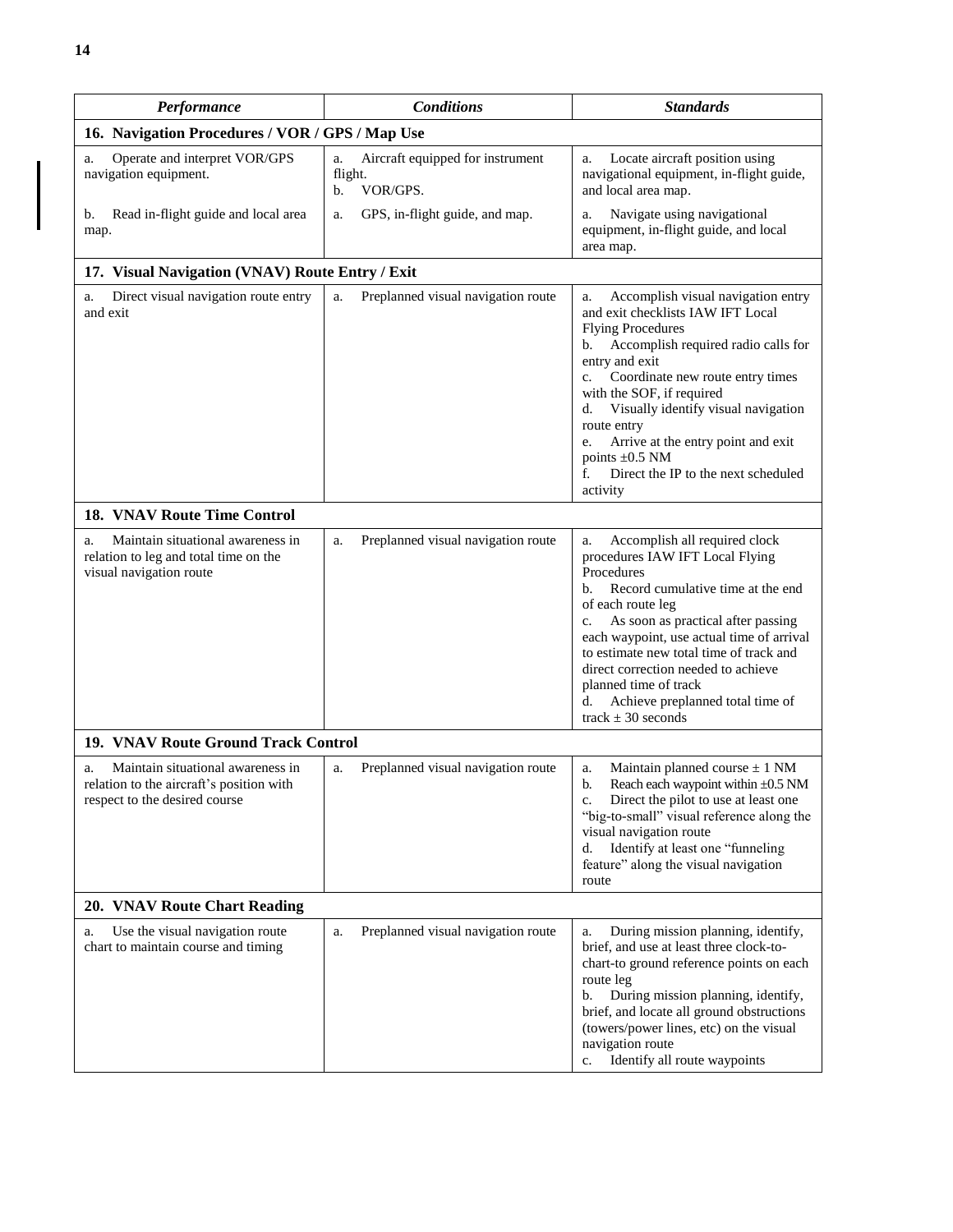| Performance                                                                                                                     | <b>Conditions</b>                                                                                                                  | <b>Standards</b>                                                                                                                                                                                                                                                                                                                                                                                                                                                                                                                                                                                                                                                                 |
|---------------------------------------------------------------------------------------------------------------------------------|------------------------------------------------------------------------------------------------------------------------------------|----------------------------------------------------------------------------------------------------------------------------------------------------------------------------------------------------------------------------------------------------------------------------------------------------------------------------------------------------------------------------------------------------------------------------------------------------------------------------------------------------------------------------------------------------------------------------------------------------------------------------------------------------------------------------------|
| 21. VNAV Route Flight Parameters                                                                                                |                                                                                                                                    |                                                                                                                                                                                                                                                                                                                                                                                                                                                                                                                                                                                                                                                                                  |
| Direct and monitor aircraft flight<br>a.<br>parameters along the visual navigation<br>route                                     | Preplanned visual navigation route<br>a.                                                                                           | Ensure aircraft is $\pm$ 100 feet of<br>a.<br>planned altitude<br>b.<br>Ensure aircraft is $\pm$ 10 KIAS<br>Ensure aircraft is $\pm 10^{\circ}$ of required<br>c.<br>heading<br>Make all required callouts IAW<br>d.<br>IFT Local Flying Procedures                                                                                                                                                                                                                                                                                                                                                                                                                              |
| 22. Arrival                                                                                                                     |                                                                                                                                    |                                                                                                                                                                                                                                                                                                                                                                                                                                                                                                                                                                                                                                                                                  |
| Overfly designated training area<br>a.<br>exit location, corridor entry point or<br>other arrival intercept point               | GPS, in-flight guide, and map.<br>a.                                                                                               | Recognize and track to within<br>a.<br>1/2 NM of corridor entry point or other<br>arrival intercept point, remaining clear<br>of any adjacent training areas with<br>limited assistance from the instructor<br>pilot.                                                                                                                                                                                                                                                                                                                                                                                                                                                            |
| Turn to proceed to navigation<br>b.<br>points at the designated altitude(s) and<br>airspeed(s) or IAW instructions from<br>ATC. | Published arrival instructions or<br>a.<br>ATC directions.                                                                         | Follow local arrival procedures.<br>a.                                                                                                                                                                                                                                                                                                                                                                                                                                                                                                                                                                                                                                           |
| c. Navigate and fly the aircraft to the<br>traffic pattern entry point.                                                         | Ground references on the arrival<br>a.<br>route.                                                                                   | a. Use map, inflight guide, ground<br>references, and GPS to navigate to the<br>traffic pattern entry point with limited<br>assistance from the instructor pilot.                                                                                                                                                                                                                                                                                                                                                                                                                                                                                                                |
| 23. Traffic Pattern                                                                                                             |                                                                                                                                    |                                                                                                                                                                                                                                                                                                                                                                                                                                                                                                                                                                                                                                                                                  |
| Enter the traffic pattern.<br>a.                                                                                                | Published traffic pattern entry<br>a.<br>procedures or ATC directions.<br>Inflight guide and local area map.<br>b.                 | Use map, inflight guide, and<br>a.<br>ground references to identify and<br>overfly the traffic pattern entry point.                                                                                                                                                                                                                                                                                                                                                                                                                                                                                                                                                              |
| Perform traffic pattern.<br>b.                                                                                                  | Published pattern altitude,<br>a.<br>airspeeds, groundtrack, and final<br>approach.                                                | Establish and maintain appropriate<br>a.<br>groundtrack.<br>Maintain proper spacing from other<br>b.<br>aircraft (no closer than 3,000 feet<br>horizontally and any required wake<br>turbulence separation)<br>Maintain airspeed +10/-5 KIAS.<br>c.<br>Maintain altitude $\pm 100$ feet.<br>d.<br>Configure the aircraft as<br>e.<br>appropriate for pattern.                                                                                                                                                                                                                                                                                                                    |
| 24. Normal Approach and Landing                                                                                                 |                                                                                                                                    |                                                                                                                                                                                                                                                                                                                                                                                                                                                                                                                                                                                                                                                                                  |
| Perform approaches and landings<br>a.<br>(transition from glidepath to runway).                                                 | Aircraft established on proper<br>a.<br>visual glidepath.<br>Aircraft properly configured.<br>b.<br>Various wind conditions.<br>c. | Select suitable touchdown point.<br>a.<br>Establish recommended approach<br>b.<br>and landing configuration.<br>Maintain stabilized approach and<br>c.<br>recommended approach speed $+10, -0$<br>KIAS on the correct ground track.<br>Maintain crosswind correction and<br>d.<br>directional control at the appropriate<br>airspeed throughout approach and<br>landing.<br>Make smooth, timely, and correct<br>e.<br>control applications during the roundout<br>and touchdown. Touch down smoothly<br>within the first 1,000 feet of the runway,<br>with no side drift, and with airplane's<br>longitudinal axis aligned with and over<br>the runway centerline $\pm 15$ feet. |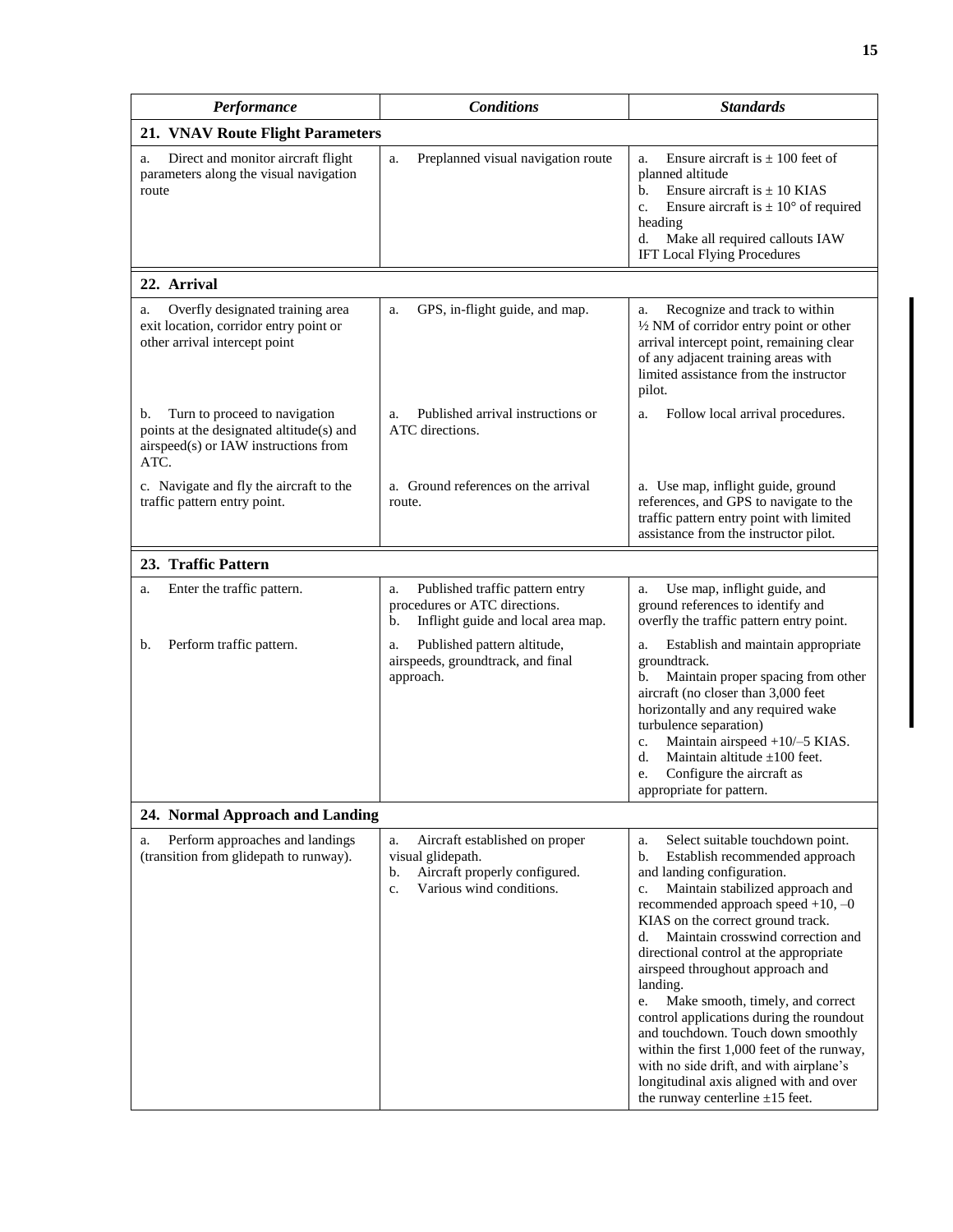| Performance                                                                                                            | <b>Conditions</b>                                                                                                                  | <b>Standards</b>                                                                                                                                                                                                                                                                                                                                                                                                                                                                                                                                                                                                                                                                |
|------------------------------------------------------------------------------------------------------------------------|------------------------------------------------------------------------------------------------------------------------------------|---------------------------------------------------------------------------------------------------------------------------------------------------------------------------------------------------------------------------------------------------------------------------------------------------------------------------------------------------------------------------------------------------------------------------------------------------------------------------------------------------------------------------------------------------------------------------------------------------------------------------------------------------------------------------------|
| Slow aircraft from touchdown<br>b.<br>speed to taxi speed and exit the runway.                                         | Aircraft on the runway centerline.<br>a.<br>Aircraft properly configured<br>b.                                                     | Make smooth, timely, and correct<br>a.<br>flight control and brake inputs<br>Maintain crosswind correction and<br>b.<br>directional control throughout rollout<br>and exit from runway if landing fullstop.                                                                                                                                                                                                                                                                                                                                                                                                                                                                     |
| 25. Forward Slip Approach and Landing                                                                                  |                                                                                                                                    |                                                                                                                                                                                                                                                                                                                                                                                                                                                                                                                                                                                                                                                                                 |
| Perform approaches and landings<br>a.<br>(transition from glidepath to runway /<br>landing zone) using a forward slip. | Aircraft established on proper<br>a.<br>visual glidepath.<br>Aircraft properly configured.<br>b.<br>Various wind conditions.<br>c. | Select suitable touchdown point.<br>a.<br>b.<br>Establish recommended approach<br>and landing configuration.<br>Maintain stabilized approach and<br>c.<br>recommended approach speed $+10, -0$<br>KIAS on the correct ground track.<br>Maintain crosswind correction and<br>d.<br>directional control at the appropriate<br>airspeed throughout approach and<br>landing.<br>Make smooth, timely, and correct<br>e.<br>control applications during the roundout<br>and touchdown. Touch down smoothly<br>within the first 1,500 feet of the runway<br>with no side drift, and with airplane's<br>longitudinal axis aligned with and over<br>the runway centerline $\pm 15$ feet. |
| Slow aircraft from touchdown<br>b.<br>speed to taxi speed and exit the runway.                                         | Aircraft on the runway centerline.<br>a.<br>Aircraft properly configured<br>b.                                                     | Make smooth, timely, and correct<br>a.<br>flight control and brake inputs<br>Maintain crosswind correction and<br>b.<br>directional control throughout rollout<br>and exit from runway if landing fullstop.                                                                                                                                                                                                                                                                                                                                                                                                                                                                     |
| 26. Go-Around                                                                                                          |                                                                                                                                    |                                                                                                                                                                                                                                                                                                                                                                                                                                                                                                                                                                                                                                                                                 |
| Perform a go-around from<br>a.<br>approach or landing.                                                                 | Aircraft configured for approach or<br>a.<br>landing.<br>Aircraft in the approach or landing<br>b.<br>phase.                       | Make a timely decision to<br>a.<br>discontinue the approach or landing.<br>Apply takeoff power and establish<br>b.<br>the proper climb attitude.<br>$\mathbf{c}$ .<br>Retract flaps IAW the flight<br>manual.<br>d.<br>Maintain takeoff power to a safe<br>maneuvering altitude, and then set<br>power to maintain appropriate pattern<br>speeds.<br>Maintain directional control and<br>e.<br>proper wind-drift correction throughout<br>the climb.                                                                                                                                                                                                                            |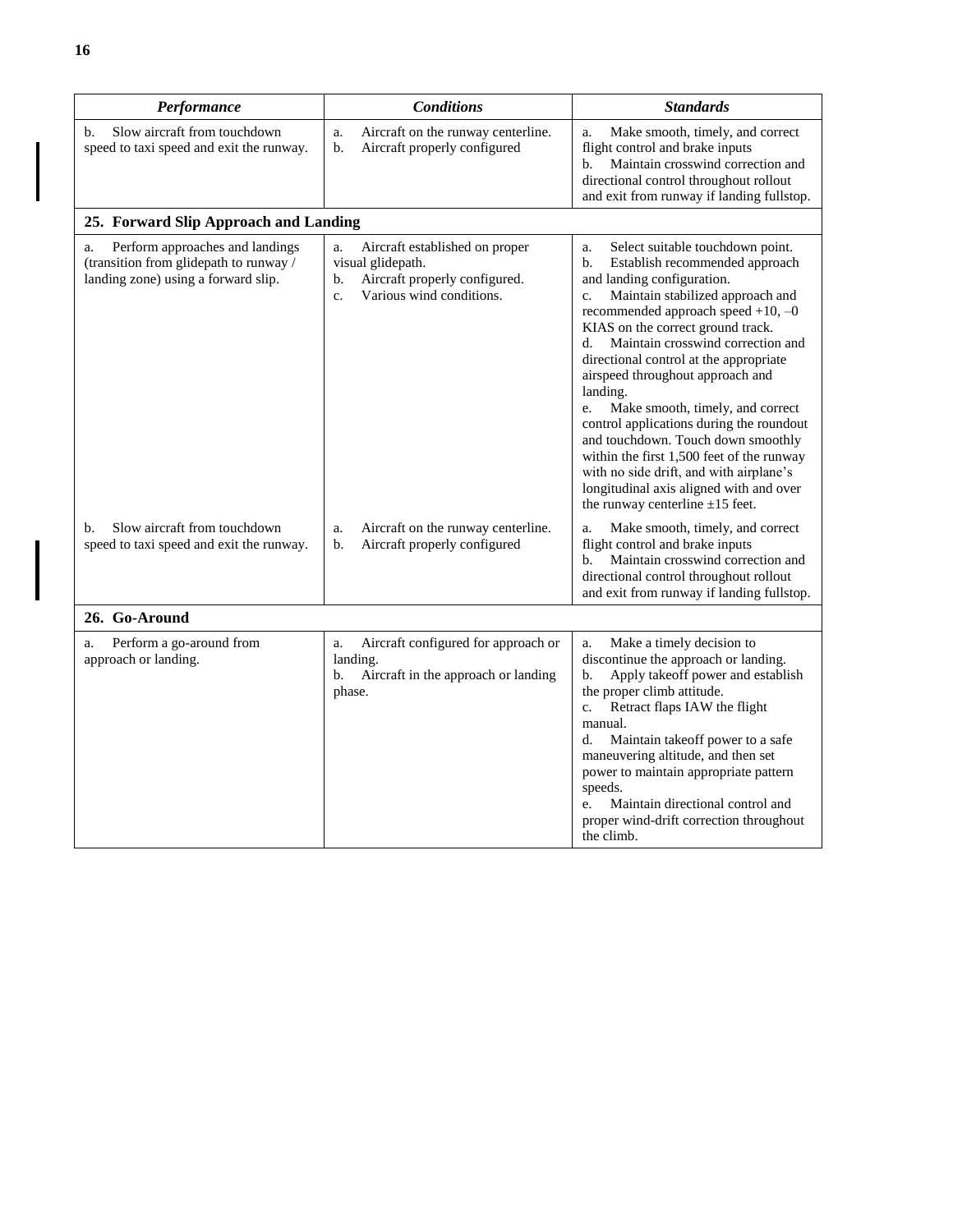| Performance                                                                                                                                                                                                                                              | <b>Conditions</b>                                                                                                                                                          | <b>Standards</b>                                                                                                                                                                                                                                                                                                                                                                                                                                                                                                                                                                                    |
|----------------------------------------------------------------------------------------------------------------------------------------------------------------------------------------------------------------------------------------------------------|----------------------------------------------------------------------------------------------------------------------------------------------------------------------------|-----------------------------------------------------------------------------------------------------------------------------------------------------------------------------------------------------------------------------------------------------------------------------------------------------------------------------------------------------------------------------------------------------------------------------------------------------------------------------------------------------------------------------------------------------------------------------------------------------|
| 27. Touch-and-Go                                                                                                                                                                                                                                         |                                                                                                                                                                            |                                                                                                                                                                                                                                                                                                                                                                                                                                                                                                                                                                                                     |
| Perform a Touch-and-Go.<br>a.                                                                                                                                                                                                                            | After a landing.<br>a.<br>Crosswinds within limits.<br>b.                                                                                                                  | Maintain runway alignment<br>a.<br>$\pm 10$ feet after touchdown and during<br>take off roll.<br>Reposition flaps and smoothly<br>b.<br>apply full power and cross-check engine<br>instruments.<br>Establish and maintain proper<br>c.<br>takeoff attitude and become airborne at<br>appropriate airspeed for existing<br>conditions.<br>Hold correct pitch attitude to attain<br>d.<br>and maintain climb speed $+10$ to $-$<br>5 KIAS.<br>Maintain ground track on the<br>e.<br>extended runway centerline until<br>initiating closed, turning crosswind, or<br>intercepting published departure. |
| 28. Breakout                                                                                                                                                                                                                                             |                                                                                                                                                                            |                                                                                                                                                                                                                                                                                                                                                                                                                                                                                                                                                                                                     |
| Perform breakout procedures.<br>a.                                                                                                                                                                                                                       | Aircraft in the traffic pattern with<br>a.<br>insufficient spacing from other aircraft.<br>Published breakout procedures<br>b.<br>Inflight guide and local area map.<br>c. | Make a timely decision to breakout.<br>a.<br>Establish and maintain appropriate<br>b.<br>groundtrack.<br>Maintain proper spacing from other<br>$\mathbf{c}$ .<br>aircraft.<br>d.<br>Maintain airspeed $\pm 10$ KIAS.<br>Maintain altitude $\pm 100$ feet.<br>e.<br>f.<br>With limited assistance from the<br>instructor pilot                                                                                                                                                                                                                                                                       |
| 29. Monitor Airfield and Traffic Pattern Operations                                                                                                                                                                                                      |                                                                                                                                                                            |                                                                                                                                                                                                                                                                                                                                                                                                                                                                                                                                                                                                     |
| Direct and monitor airfield and<br>a.<br>traffic patterns to include MIF items 13<br>and $23 - 28$ (SFL-Pattern, Traffic<br>Pattern, Normal Approach and Landing,<br>Forward Slip Approach and Landing, G-<br>Around, Touch-and-Go, Breakout).           | Published airfield procedures,<br>a.<br>traffic patterns and approaches with<br>prescribed altitudes, airspeeds, and<br>groundtracks.                                      | Announce departure, arrival,<br>a.<br>approach and landing procedures IAW<br><b>IFT Local Flying Procedures</b><br>Make all pattern callouts and<br>b.<br>required radio calls IAW IFT Local<br><b>Flying Procedures</b><br>Perform crew coordination<br>$\mathbf{c}$ .<br>procedures IAW IFT Local Flying<br>Procedures                                                                                                                                                                                                                                                                            |
| 30. Clearing / Collision Avoidance Precautions                                                                                                                                                                                                           |                                                                                                                                                                            |                                                                                                                                                                                                                                                                                                                                                                                                                                                                                                                                                                                                     |
| Perform cockpit and mission tasks<br>a.<br>while visually and aurally (with radios<br>and on-board equipment) avoiding other<br>aircraft and ground obstacle conflicts.<br>Visually clear outside the aircraft.<br>b.<br>See and avoid inflight hazards. | Aircraft in flight or on the ground.<br>a.<br>Operable radio<br>b.<br>Traffic avoidance equipment.<br>c.                                                                   | Recognize actual or potential<br>a.<br>conflicts and adjust aircraft movement<br>to safely avoid conflicts.<br>Effectively use accepted visual<br>b.<br>clearing techniques to avoid conflicts.<br>Effectively employ the radio and<br>c.<br>on-board equipment to aid in clearing.                                                                                                                                                                                                                                                                                                                 |
| 31. Checklist Use                                                                                                                                                                                                                                        |                                                                                                                                                                            |                                                                                                                                                                                                                                                                                                                                                                                                                                                                                                                                                                                                     |
| Complete inflight checks.<br>a.                                                                                                                                                                                                                          | Checklist and inflight guide.<br>a.                                                                                                                                        | Complete checks at the proper<br>a.<br>times in the mission.<br>Use challenge and response format<br>b.<br>on dual flights                                                                                                                                                                                                                                                                                                                                                                                                                                                                          |

 $\begin{array}{c} \hline \end{array}$ 

 $\overline{\mathbf{I}}$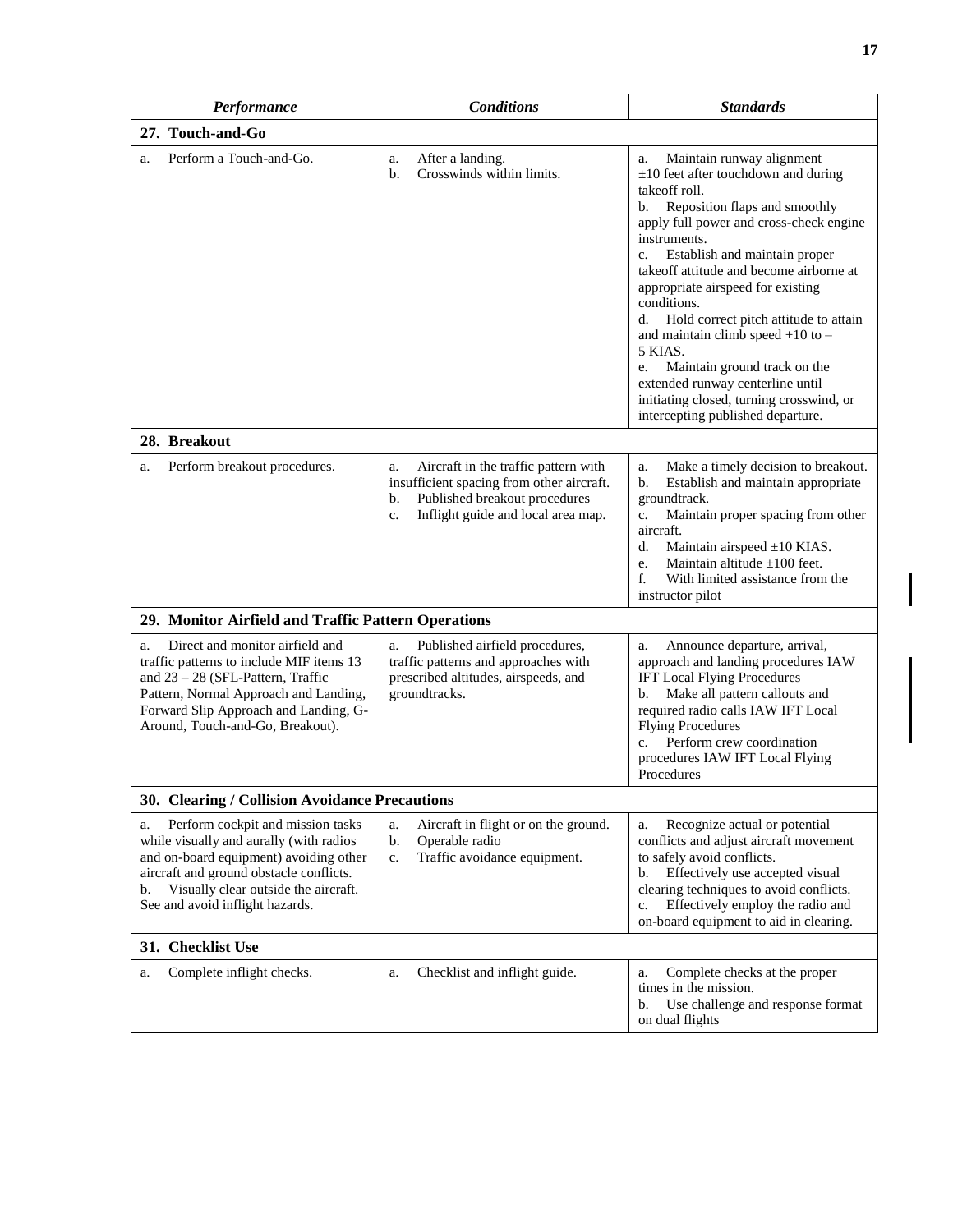| 8                                                                                               |                                                                  |              |                                     |                      |                                                                                                                                                                                                                                                                                  |
|-------------------------------------------------------------------------------------------------|------------------------------------------------------------------|--------------|-------------------------------------|----------------------|----------------------------------------------------------------------------------------------------------------------------------------------------------------------------------------------------------------------------------------------------------------------------------|
|                                                                                                 | <b>Performance</b>                                               |              | <b>Conditions</b>                   |                      | <b>Standards</b>                                                                                                                                                                                                                                                                 |
| 32. Communication                                                                               |                                                                  |              |                                     |                      |                                                                                                                                                                                                                                                                                  |
| Perform required verbal<br>a.<br>communications.<br>(1) Normal and emergency<br>agencies<br>(2) | transmissions with ATC and other<br>Intercockpit communications. | a.           | Operable radios and intercom.       | a.<br>b.<br>d.<br>e. | Make FAR, AIM, and local<br>procedures required radio calls.<br>Select appropriate frequenci<br>Use recommended terminolo<br>Acknowledge radio calls and<br>comply with instructions.<br>Understand and prioritize<br>transmissions in a multiple<br>communications environment. |
|                                                                                                 | 33. Risk Management / Decision-Making                            |              |                                     |                      |                                                                                                                                                                                                                                                                                  |
|                                                                                                 | Access ricks and make anomoniate                                 | $\mathbf{a}$ | $F\Delta Re$ airplane flight manual | я                    | Properly gather all available                                                                                                                                                                                                                                                    |

| agencies<br>Intercockpit communications.<br>(2)                                                                                                                                                                                                                                                                                                                                                                                                                                                                                                                                                                                                                      |                                                                                       | Acknowledge radio calls and<br>d.<br>comply with instructions.<br>Understand and prioritize<br>e.<br>transmissions in a multiple<br>communications environment.                                                                                                                                                                                                                                                                                                                                                                                                                                                                                                                                                                                                                                         |
|----------------------------------------------------------------------------------------------------------------------------------------------------------------------------------------------------------------------------------------------------------------------------------------------------------------------------------------------------------------------------------------------------------------------------------------------------------------------------------------------------------------------------------------------------------------------------------------------------------------------------------------------------------------------|---------------------------------------------------------------------------------------|---------------------------------------------------------------------------------------------------------------------------------------------------------------------------------------------------------------------------------------------------------------------------------------------------------------------------------------------------------------------------------------------------------------------------------------------------------------------------------------------------------------------------------------------------------------------------------------------------------------------------------------------------------------------------------------------------------------------------------------------------------------------------------------------------------|
| 33. Risk Management / Decision-Making                                                                                                                                                                                                                                                                                                                                                                                                                                                                                                                                                                                                                                |                                                                                       |                                                                                                                                                                                                                                                                                                                                                                                                                                                                                                                                                                                                                                                                                                                                                                                                         |
| Assess risks and make appropriate<br>a.<br>decisions                                                                                                                                                                                                                                                                                                                                                                                                                                                                                                                                                                                                                 | FARs, airplane flight manual<br>a.<br>(AFM), and USAF instructions and<br>directives. | Properly gather all available data<br>a.<br>before arriving at a final decision.<br>Select suitable course of action<br>b.<br>using logical and sound judgment based<br>on available information.<br>Accurately identify contingencies<br>$\mathbf{c}$ .<br>and alternatives.<br>Modify actions as necessary to<br>d.<br>obtain the best outcome.                                                                                                                                                                                                                                                                                                                                                                                                                                                       |
| <b>34. Situational Awareness</b>                                                                                                                                                                                                                                                                                                                                                                                                                                                                                                                                                                                                                                     |                                                                                       |                                                                                                                                                                                                                                                                                                                                                                                                                                                                                                                                                                                                                                                                                                                                                                                                         |
| Maintain situational awareness to<br>a.<br>include the following areas:<br>$(1)$ Awareness — Correlate and<br>keep track of what happens on the<br>ground, in own aircraft, and other<br>flight members, and cope with any<br>subsequent mission impact as a result<br>of these happenings.<br>(2) Flexibility — Cope with rapidly<br>changing situations or conditions,<br>inflight or on the ground, and adjust<br>mission as needed to obtain desired<br>objectives.<br>(3) $Capacity$ - Recognize loss of<br>situational awareness, respond<br>effectively, institute valid measures<br>to preserve situational awareness and<br>prevent spatial disorientation. | During mission profile.<br>a.                                                         | Demonstrate ability to minimize<br>a.<br>the effects of adverse factors and<br>capitalize on opportunities to avoid<br>mission degradation. Factors to consider<br>may include, but are not limited to, such<br>items as weather conditions, airspace<br>and approach restrictions, high-density<br>traffic, aircraft capabilities and<br>limitations, and fuel conservation.<br>Maintain fuel awareness during all<br>b.<br>phases of flight to include bingo fuel,<br>alternate / divert fuel, recovery fuel, etc.<br>Maintain awareness of time.<br>c.<br>d.<br>Correctly assess all possible factors<br>bearing on the situation.<br>Have complete knowledge of all<br>e.<br>rules and regulations and carry out all<br>duties with minimum supervision.<br>Adapt to new situational demands.<br>f. |
| 35. Task Management                                                                                                                                                                                                                                                                                                                                                                                                                                                                                                                                                                                                                                                  |                                                                                       |                                                                                                                                                                                                                                                                                                                                                                                                                                                                                                                                                                                                                                                                                                                                                                                                         |
| Prioritize and manage tasks, based<br>a.<br>on existing and new information, while<br>maintaining constructive behavior under<br>stress.<br>(1) Cognizant of how large a task<br>loading they can cope with before<br>becoming saturated, confused or<br>frustrated to the degree that safety is<br>jeopardized or the mission is<br>ineffective.<br>(2) Follow orders and carry out all<br>required procedural steps in the                                                                                                                                                                                                                                         | During mission profile.<br>a.                                                         | Correctly prioritize multiple tasks<br>a.<br>to avoid saturation or under-tasking.<br>Use all available resources to<br>b.<br>manage workload.<br>Ask for assistance when<br>c.<br>overloaded.<br>d.<br>Accept better ideas when offered.<br>Focus attention on task at hand.<br>e.                                                                                                                                                                                                                                                                                                                                                                                                                                                                                                                     |

procedures required radio calls. b. Select appropriate frequencies. c. Use recommended terminology.

proper sequence.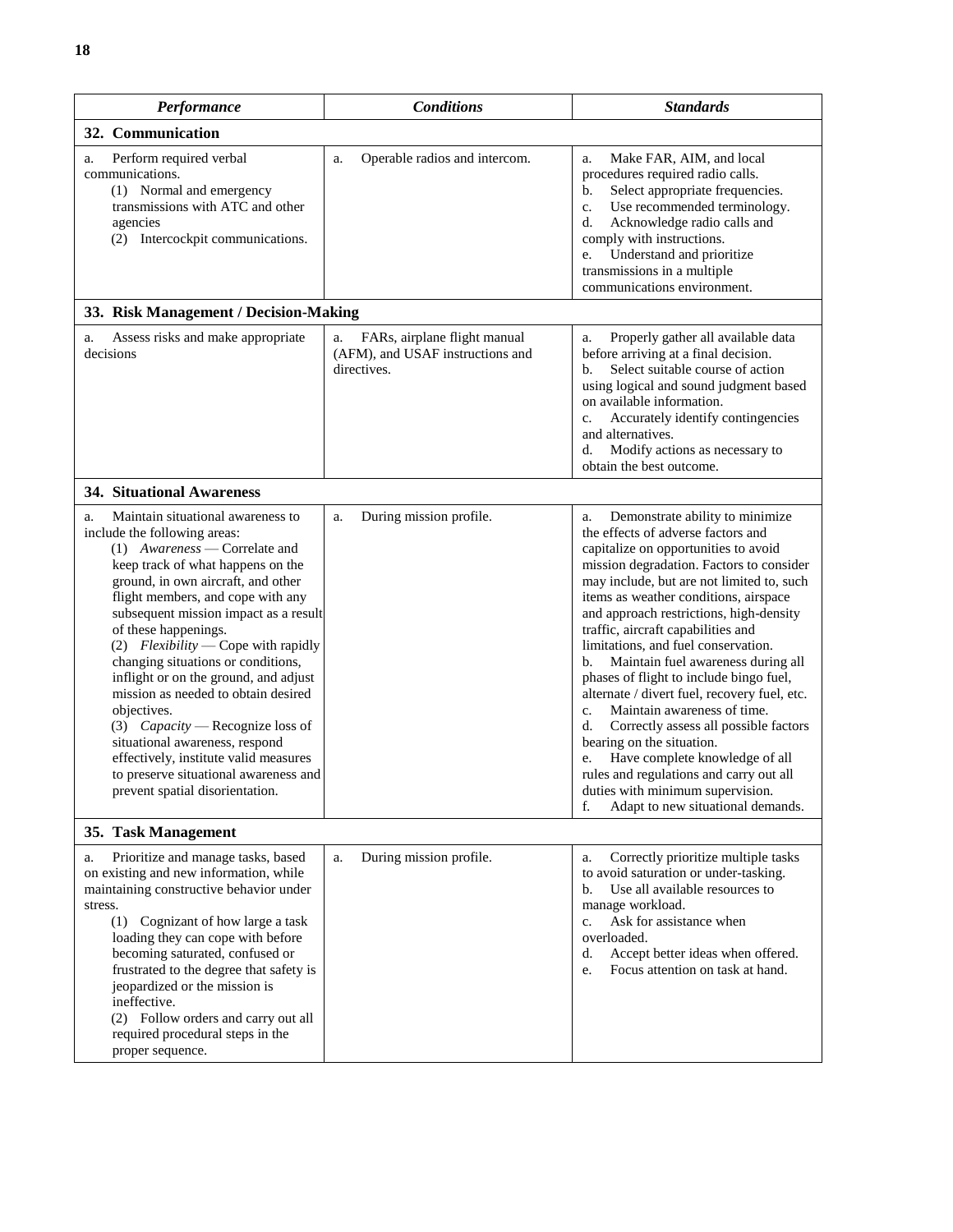| Performance                                                                                                                                    | <b>Conditions</b>                                                                                                                                                                                            | <b>Standards</b>                                                                                                                                                                                                                                                                                                                                                                                                            |  |  |  |  |
|------------------------------------------------------------------------------------------------------------------------------------------------|--------------------------------------------------------------------------------------------------------------------------------------------------------------------------------------------------------------|-----------------------------------------------------------------------------------------------------------------------------------------------------------------------------------------------------------------------------------------------------------------------------------------------------------------------------------------------------------------------------------------------------------------------------|--|--|--|--|
| <b>36. Crew Coordination</b>                                                                                                                   |                                                                                                                                                                                                              |                                                                                                                                                                                                                                                                                                                                                                                                                             |  |  |  |  |
| Direct tasks and solicit feedback.<br>a.                                                                                                       | During the mission profile.<br>a.                                                                                                                                                                            | Provide direction and information<br>a.<br>as necessary to ensure a cohesive crew.<br>Direct crew members to react before<br>b.<br>safety of flight is compromised.                                                                                                                                                                                                                                                         |  |  |  |  |
| 37. Emergency Procedures                                                                                                                       |                                                                                                                                                                                                              |                                                                                                                                                                                                                                                                                                                                                                                                                             |  |  |  |  |
| Perform or simulate critical action<br>a.<br>emergency procedures<br>Perform or simulate non-critical<br>b.                                    | Simulated engine loss and practice<br>a.<br>forced landing procedures.<br>Ground training for other<br>b.<br>emergencies.<br>Checklist and inflight guide.<br>c.<br>Hypothetical aircraft malfunctions<br>a. | Maintain aircraft control, analyze<br>a.<br>the situation, and take proper action.<br>Perform, simulate, or state proper steps<br>in critical action procedures, from<br>memory, without error.<br>Use proper checklists and inflight<br>b.<br>guide as necessary.<br>Perform, simulate, or state<br>$C_{\cdot}$<br>additional required actions to<br>satisfactory conclusion.<br>a. Maintain aircraft control, analyze the |  |  |  |  |
| action procedures to include analysis of<br>hypothetical aircraft malfunctions.                                                                | and emergency situations.<br>Checklist and inflight guide.<br>b.                                                                                                                                             | situation, and take proper action.<br>State proper steps to resolve non-<br>b.<br>critical action emergencies using proper<br>checklist(s) and inflight guide as<br>required.                                                                                                                                                                                                                                               |  |  |  |  |
| 38. General Knowledge                                                                                                                          |                                                                                                                                                                                                              |                                                                                                                                                                                                                                                                                                                                                                                                                             |  |  |  |  |
| Demonstrate knowledge of aircraft<br>a.<br>systems, flying instructions, applicable<br>procedures, associated directives, and<br>instructions. | Study guides, instructions, and<br>a.<br>manuals.                                                                                                                                                            | Demonstrate a thorough<br>a.<br>understanding of aircraft systems.<br>Be able to apply procedures from<br>$\mathbf{b}$ .<br>tech orders and associated directives.<br>Refer to applicable publications as<br>$C_{\star}$<br>necessary.                                                                                                                                                                                      |  |  |  |  |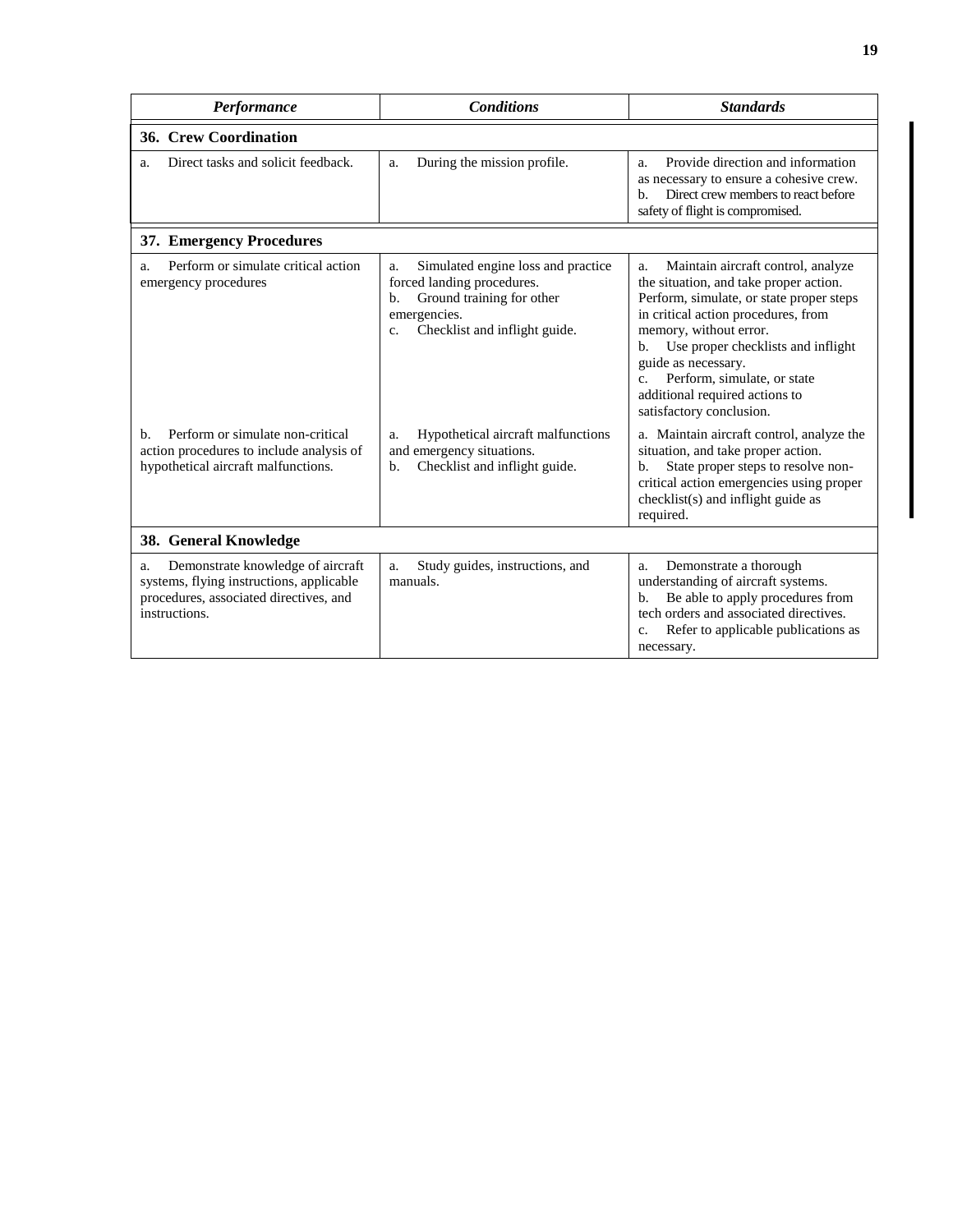# **Academic Training**

# <span id="page-23-1"></span><span id="page-23-0"></span>**Section A — Indoctrination**

| Unit | <b>Title</b>                                   |       | <b>Hours</b> |
|------|------------------------------------------------|-------|--------------|
| F101 | Commander / Military Training Officer Briefing |       | $_{1.0}$     |
| F102 | Program Overview                               |       | 3.0          |
| F103 | <b>Flight Physiology</b>                       |       | $1.0\,$      |
|      |                                                | Total | 5.0          |

# <span id="page-23-2"></span>**Section B — Academics**

| Unit  | <b>Title</b>                       | <b>Hours</b> |
|-------|------------------------------------|--------------|
| A101  | Safety/ORM/CRM                     | 1.0          |
| A102  | Aircraft Systems                   | 1.5          |
| A103  | Aerodynamic Principles             | 1.5          |
| A104  | Airplane Performance               | 1.0          |
| A105  | Communications                     | 1.0          |
| A106  | <b>Airport Operations</b>          | 2.0          |
| A107  | Weather Theory and Reports         | 1.5          |
| A108  | Airspace                           | 1.5          |
| A109  | <b>Basic Navigation</b>            | 1.0          |
| A110  | Basic Flying Knowledge Examination | 1.0          |
| A111N | Navigation Examination             | 1.0          |
| A112  | <b>Advanced Navigation</b>         | 2.0          |
|       | Total                              | 16.0         |

## <span id="page-23-3"></span>**Section C — Officer Development**

| Unit             | <b>Title</b>             |       | <b>Hours</b> |
|------------------|--------------------------|-------|--------------|
| D <sub>101</sub> | <b>Aviation Ethics</b>   |       | 1.0          |
| D102             | <b>Physical Training</b> |       | 10.0         |
|                  |                          | Total | 11.0         |

 $\overline{\mathbf{I}}$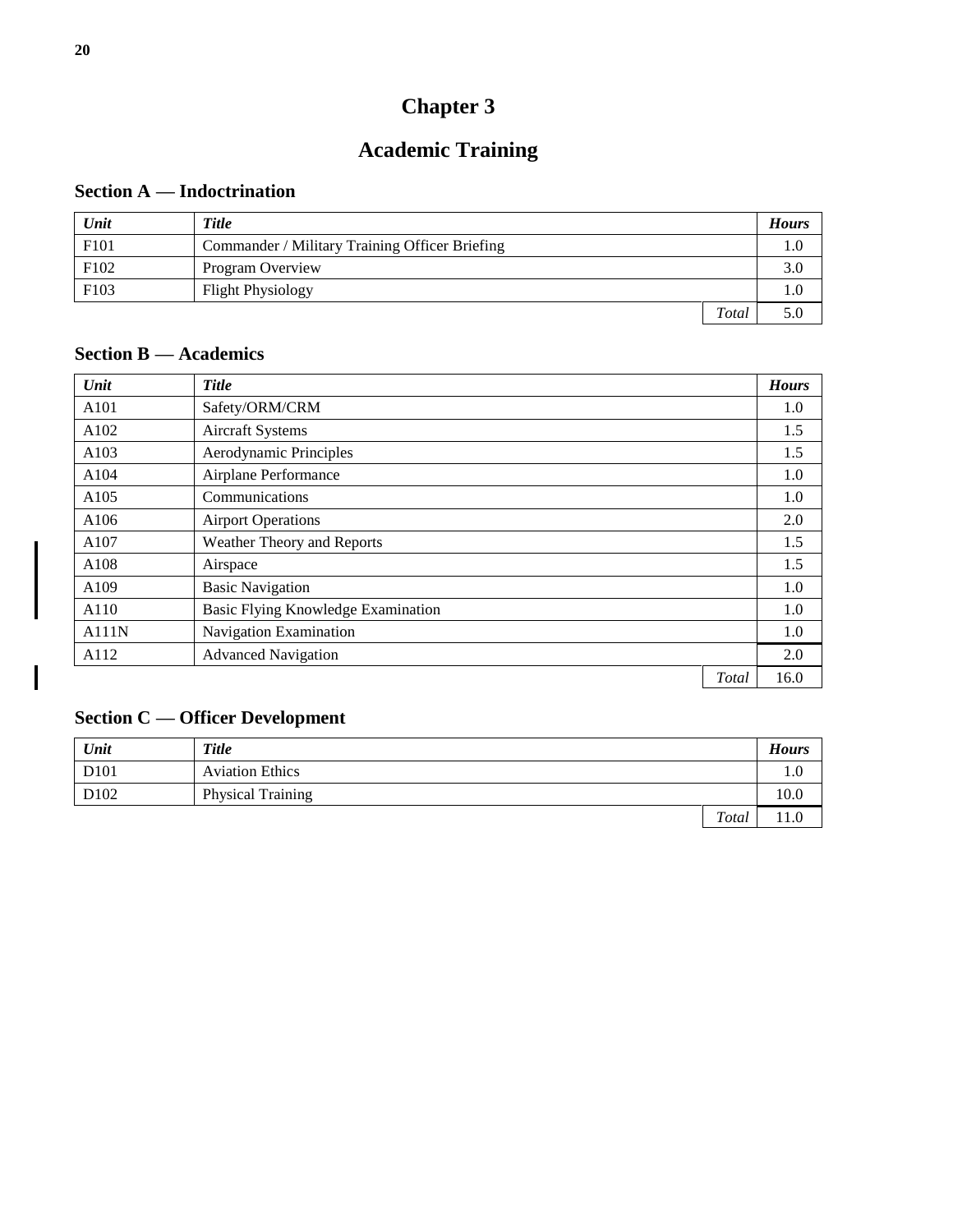# **Flying Training**

| Unit                                                     | <b>Title</b>                            |        | <b>Hours</b> |
|----------------------------------------------------------|-----------------------------------------|--------|--------------|
| G <sub>101</sub>                                         | Aircraft Preflight / Postflight         |        | 1.0          |
| G <sub>102</sub><br><b>Takeoffs and Traffic Patterns</b> |                                         | 1.0    |              |
| G103                                                     | Departures and Arrivals                 |        | 1.0          |
| G104                                                     | <b>Four Fundamentals</b>                |        | 0.5          |
| G105                                                     | Steep Turns, Slow Flight and Stalls     |        | 1.0          |
| G106                                                     | <b>Ground Reference Maneuvers</b>       |        | 1.0          |
| G107                                                     | Landings                                |        | 1.0          |
| G108                                                     | <b>Emergency Procedures</b>             |        | 1.0          |
| G109                                                     | Go-Arounds, Breakouts and Forward Slips |        | 1.0          |
| G111                                                     | <b>Flight Check Briefing</b>            |        | 0.5          |
| G112                                                     | <b>Enroute Navigation</b>               |        | 2.0          |
|                                                          |                                         | Totals | 11.0         |

# <span id="page-24-1"></span><span id="page-24-0"></span>**Section A — Ground Training**

# <span id="page-24-2"></span>**Section B — Aircraft**

| Unit        | <b>Title and Objectives</b>                                                   | <b>Sorties</b> | <b>Hours</b> |
|-------------|-------------------------------------------------------------------------------|----------------|--------------|
| $N101 - 02$ | <b>Introduction to Flight</b>                                                 | 2              | 2.6          |
|             | Objectives — Students practice basic aircraft control while adapting to the   |                |              |
|             | aircraft and basic maneuvers.                                                 |                |              |
|             | Checklist, inflight guide, and local area map use<br>1.                       |                |              |
|             | FOD prevention<br>2.                                                          |                |              |
|             | 3.<br>Sitting height assessment                                               |                |              |
|             | Cockpit organization<br>4.                                                    |                |              |
|             | 5.<br>Composite crosscheck                                                    |                |              |
|             | Coordinated flight<br>6.                                                      |                |              |
|             | 7.<br>Trim use                                                                |                |              |
|             | 8.<br>Clearing                                                                |                |              |
|             | 9.<br>Ground operations                                                       |                |              |
|             | 10.<br>Basic aircraft control                                                 |                |              |
|             | 11.<br>Steep turns                                                            |                |              |
|             | 12.<br><b>Traffic Pattern</b>                                                 |                |              |
|             | 13.<br>Normal approach and landing                                            |                |              |
|             | 14.<br>Forward slips to a landing                                             |                |              |
|             | Breakout and go-around<br>15.                                                 |                |              |
|             | Power-on stalls / power-off stalls<br>16.                                     |                |              |
|             | 17.<br>Slow flight                                                            |                |              |
|             | Departure and arrival<br>18.                                                  |                |              |
| N201        | <b>Introduction to Visual Navigation</b>                                      | 1              | 1.4          |
|             | Objectives - Students build on basic aircraft control while adding additional |                |              |
|             | maneuvers.                                                                    |                |              |
|             | Simulated forced landings (pattern and area)<br>1.                            |                |              |
|             | Visual navigation route<br>2.                                                 |                |              |
|             | 3.<br>VOR/GPS and traffic avoidance system operation / orientation            |                |              |

I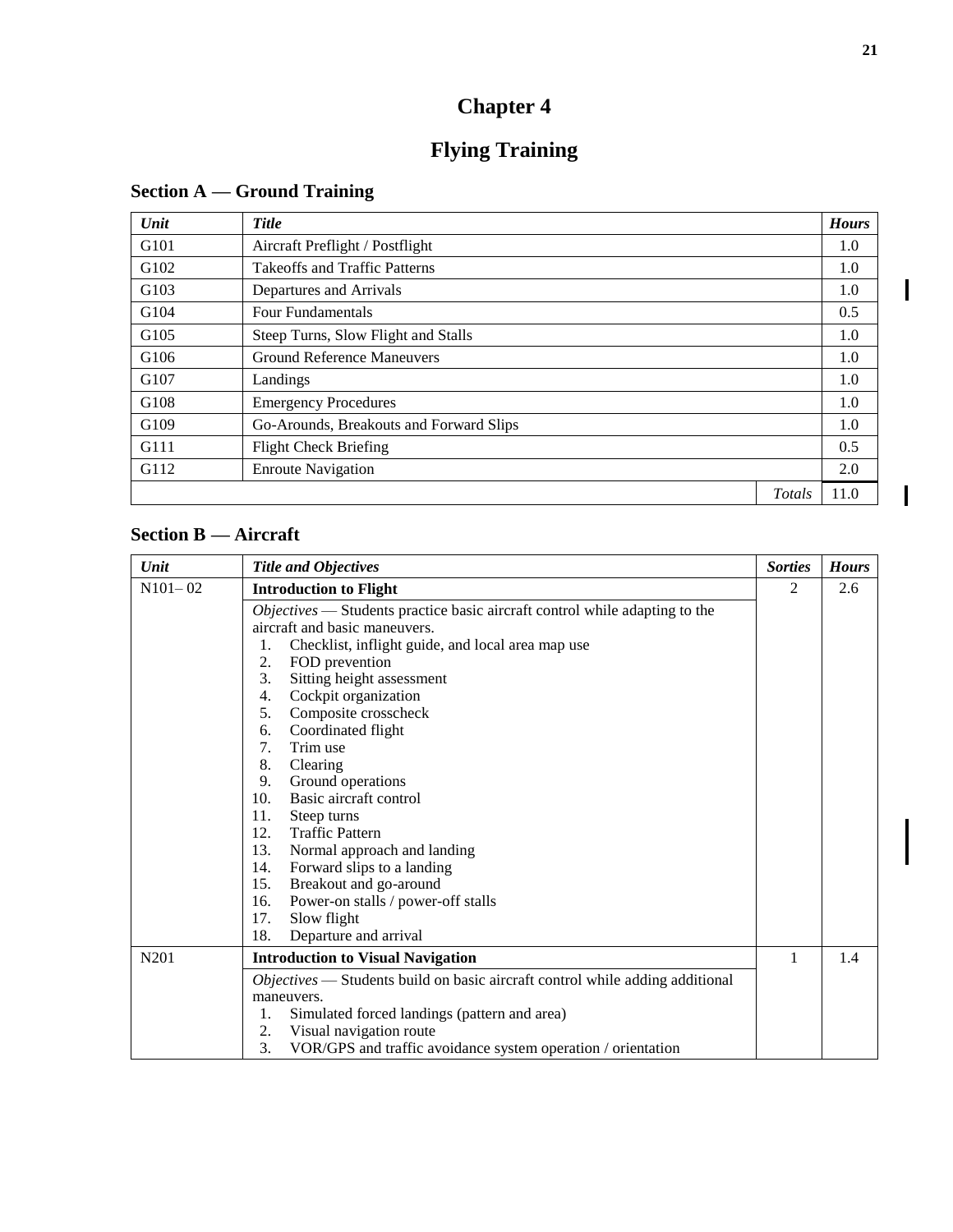| Unit                                                                                                                                                                                                                                                                                                                                                                                                                                                                                                                                                                                                                                                                       | <b>Title and Objectives</b>                                                                                                                                                                                                                                                                                                                                                                                                                                                                                                                                                                                                                                                                                                                                                                                                                                                                                                                                                                                                                                                                                                                                                                                                                                                     |               | <b>Sorties</b> | <b>Hours</b> |
|----------------------------------------------------------------------------------------------------------------------------------------------------------------------------------------------------------------------------------------------------------------------------------------------------------------------------------------------------------------------------------------------------------------------------------------------------------------------------------------------------------------------------------------------------------------------------------------------------------------------------------------------------------------------------|---------------------------------------------------------------------------------------------------------------------------------------------------------------------------------------------------------------------------------------------------------------------------------------------------------------------------------------------------------------------------------------------------------------------------------------------------------------------------------------------------------------------------------------------------------------------------------------------------------------------------------------------------------------------------------------------------------------------------------------------------------------------------------------------------------------------------------------------------------------------------------------------------------------------------------------------------------------------------------------------------------------------------------------------------------------------------------------------------------------------------------------------------------------------------------------------------------------------------------------------------------------------------------|---------------|----------------|--------------|
| $N301 - 06$                                                                                                                                                                                                                                                                                                                                                                                                                                                                                                                                                                                                                                                                | <b>Navigation Fundamentals</b>                                                                                                                                                                                                                                                                                                                                                                                                                                                                                                                                                                                                                                                                                                                                                                                                                                                                                                                                                                                                                                                                                                                                                                                                                                                  |               |                | 8.4          |
|                                                                                                                                                                                                                                                                                                                                                                                                                                                                                                                                                                                                                                                                            | Objectives — Students build on basic aircraft control and situational<br>awareness, practicing previously introduced maneuvers, while learning the<br>following navigation basics.<br>Flight planning<br>1.<br>2.<br>Chart preparation<br>3.<br>Map reading<br>4.<br>Dead reckoning<br>5.<br>Use of navigation equipment<br>6.<br>Course, speed, and time control corrections<br>7.<br>Turn point briefings<br><b>Notes</b><br>Students fly a minimum of four VNAV profiles at least 75 nautical miles<br>1.<br>total distance. Fly navigation routes between 3,000 feet and 1,000 feet<br>AGL. Selected approved legs may be flown above 500 feet AGL.<br>When not flying the aircraft, students direct all phases of flight,<br>2.<br>performing required communications and monitoring instructor pilot<br>actions through systems' crosscheck<br>3.<br>At least one sortie should be flown with someone other than the primary<br>instructor<br>Complete one hour of ground evaluation in preparation for the check<br>4.<br>Special Syllabus Requirement<br>Students accomplish a table-top, ground training exercise for a visual<br>1.<br>navigation route abort to an alternate/auxiliary airfield (e.g., Fowler,<br>Bullseye, Fremont County, La Junta, Spanish Peaks) |               | 6              |              |
| N490                                                                                                                                                                                                                                                                                                                                                                                                                                                                                                                                                                                                                                                                       | <b>Final Check</b>                                                                                                                                                                                                                                                                                                                                                                                                                                                                                                                                                                                                                                                                                                                                                                                                                                                                                                                                                                                                                                                                                                                                                                                                                                                              |               | $\mathbf{1}$   | 1.4          |
| Objectives -Students perform the required maneuvers and a cross-section of<br>maneuvers to the proficiency level required by the MIF. The final check grade<br>is based on the student's ability to fly selected maneuvers and monitor and<br>direct the IP though others maneuvers while maintaining SA and three<br>dimensional orientation. As a minimum, evaluate the following:<br>General knowledge / EP evaluation<br>1.<br>2.<br>Departure/arrival<br>3.<br>Area work: Monitor Basic Flight and Area Maneuvers (Simulated<br>forced landing (area))<br>Pattern work: Monitor Airfield and Traffic Pattern Operations<br>4.<br>(Simulated forced landing (pattern)) |                                                                                                                                                                                                                                                                                                                                                                                                                                                                                                                                                                                                                                                                                                                                                                                                                                                                                                                                                                                                                                                                                                                                                                                                                                                                                 |               |                |              |
|                                                                                                                                                                                                                                                                                                                                                                                                                                                                                                                                                                                                                                                                            |                                                                                                                                                                                                                                                                                                                                                                                                                                                                                                                                                                                                                                                                                                                                                                                                                                                                                                                                                                                                                                                                                                                                                                                                                                                                                 | <b>Totals</b> | 10             | 13.8         |

 $\overline{\phantom{a}}$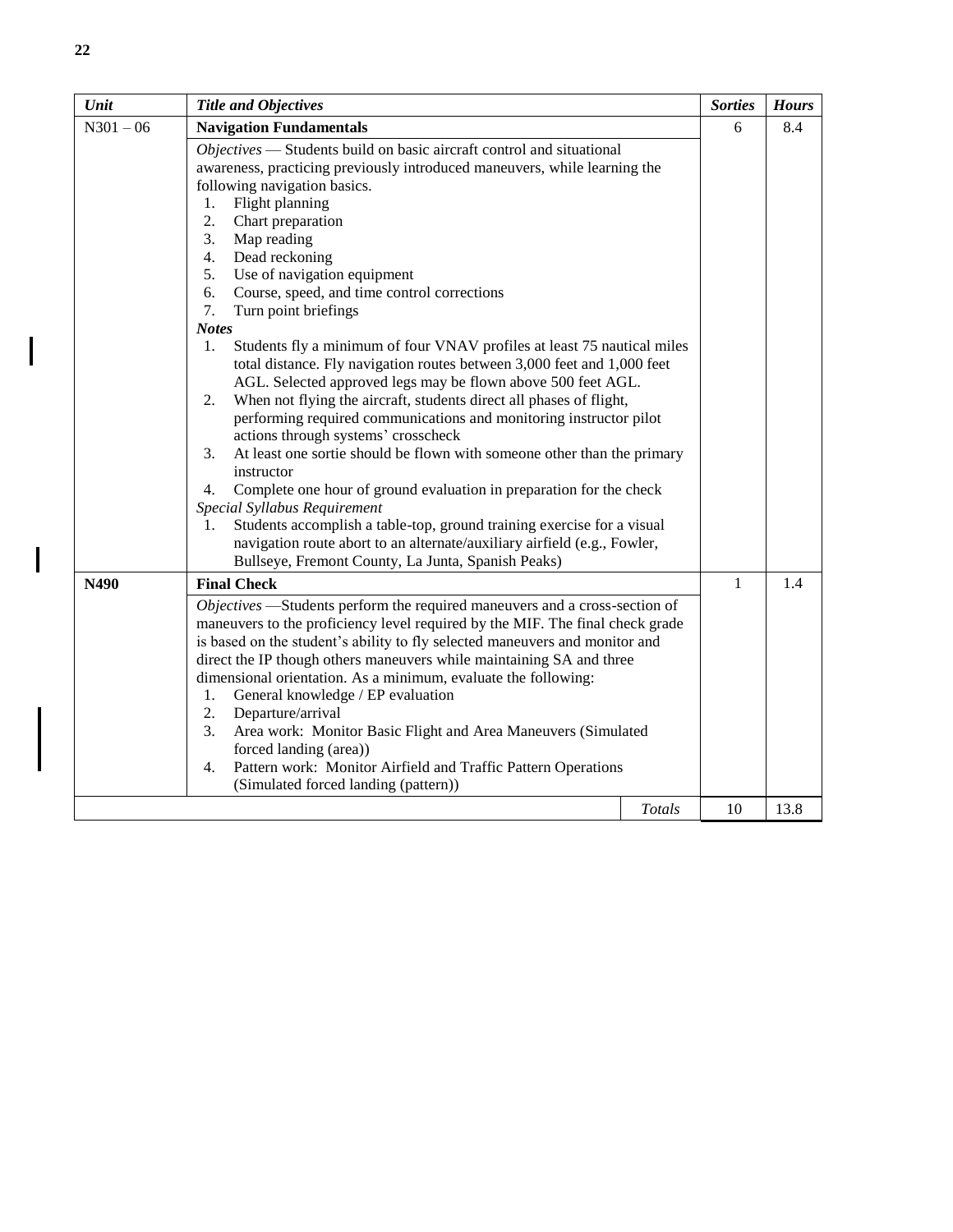| <b>CSO Aircraft Maneuver Item File</b> |                                                     |                        |                |                |                  |
|----------------------------------------|-----------------------------------------------------|------------------------|----------------|----------------|------------------|
|                                        |                                                     | <b>Units / Sorties</b> |                |                |                  |
| No.                                    | <b>Maneuver</b>                                     | N1/2                   | N2/1           | N3/6           | N4/1             |
| 1                                      | Mission Analysis (Planning / Briefing / Debriefing) | $2+$                   | $2+$           | $3+$           | $3+$             |
| $\overline{2}$                         | <b>Ground Operations</b>                            | $2+$                   | $2+$           | $3+$           | $3+$             |
| 3                                      | <b>Takeoff and Climb</b>                            | $\overline{2}$         | $\overline{2}$ | $2+$           | $\overline{2}$   |
| $\overline{4}$                         | Departure                                           | $\overline{2}$         | $2+$           | $3+$           | $3+$             |
| 5                                      | Basic Aircraft Control / Cross-Check                | $2+$                   | $2+$           | $3+$           | $3+$             |
| 6                                      | Trim Use                                            | $2+$                   | $2+$           | $2+$           | $2+$             |
| 7                                      | Area Orientation and Inflight Planning              | $2+$                   | $2+$           | $3+$           | $3+$             |
| 8                                      | <b>Climbs and Descents</b>                          | $2+$                   | $2+$           | $2+$           | $2+$             |
| 9                                      | Turns                                               | $2+$                   | $2+$           | $2+$           | $2+$             |
| 10                                     | Slow Flight Maneuvering                             | $1+$                   | $\overline{2}$ | $\overline{2}$ | $\overline{2}$   |
| 11                                     | <b>Steep Turns</b>                                  | $1+$                   | $\overline{2}$ | $\overline{2}$ | $\overline{c}$   |
| 12                                     | Power-Off and Power-On Stalls                       | $2+$                   | $\overline{c}$ | $\overline{2}$ | $\overline{c}$   |
| 13                                     | Simulated Forced Landing - Pattern                  |                        | $\overline{2}$ | $\overline{2}$ | $\overline{2}$   |
| 14                                     | Simulated Forced Landing - Area                     |                        | $\overline{2}$ | $\overline{2}$ | $\overline{2}$   |
| 15                                     | Monitor Basic Flight and Area Maneuvers             |                        | $2+$           | $3+$           | $3+$             |
| 16                                     | Navigation Procedures / VOR/GPS / Map Use           | $\overline{2}$         | $\overline{2}$ | $3+$           | $3+$             |
| 17                                     | VNAV Route Entry / Exit                             |                        | $2+$           | $3+$           | $3+$             |
| 18                                     | <b>VNAV Route Time Control</b>                      |                        | $2+$           | $3+$           | $3+$             |
| 19                                     | <b>VNAV Route Ground Track Control</b>              |                        | $2+$           | $3+$           | $3+$             |
| 20                                     | <b>VNAV Route Chart Reading</b>                     |                        | $2+$           | $3+$           | $3+$             |
| 21                                     | <b>VNAV Route Flight Parameters</b>                 |                        | $2+$           | $3+$           | $3+$             |
| 22                                     | Arrival                                             | $\overline{2}$         | $2+$           | $3+$           | $3+$             |
| 23                                     | <b>Traffic Patterns</b>                             | $2+$                   | $\overline{2}$ | $2+$           | $\overline{2}$   |
| 24                                     | Normal Approach / Landing                           | $2+$                   | $\overline{2}$ | $2+$           | $\overline{2}$   |
| 25                                     | Forward Slip Approach / Landing                     | $1+$                   | $\overline{2}$ | $\mathbf{2}$   | $\boldsymbol{2}$ |
| 26                                     | Go-Around                                           | $2+$                   | $\overline{c}$ | $\overline{2}$ | $\overline{2}$   |
| 27                                     | Touch-and-Go                                        | $1+$                   | $\overline{c}$ | $2+$           | $\overline{2}$   |
| 28                                     | <b>Breakout</b>                                     | $\overline{2}$         | $\overline{2}$ | $\overline{2}$ | $\overline{2}$   |
| 29                                     | Monitor Airfield and Traffic Pattern Operations     |                        | $2+$           | $3+$           | $3+$             |
| 30                                     | Clearing / Collision Avoidance Precautions          | $2+$                   | $2+$           | $3+$           | $3+$             |
| 31                                     | Checklist Use                                       | $2+$                   | $2+$           | $3+$           | $3+$             |
| 32                                     | Communication                                       | $2+$                   | $2+$           | $3+$           | $3+$             |
| 33                                     | Risk Management / Decision-Making                   | $2+$                   | $2+$           | $3+$           | $3+$             |
| 34                                     | <b>Situational Awareness</b>                        | $2+$                   | $2+$           | $3+$           | $3+$             |
| 35                                     | <b>Task Management</b>                              | $2+$                   | $2+$           | $3+$           | $3+$             |
| 36                                     | Crew Coordination                                   | $2+$                   | $2+$           | $3+$           | $3+$             |
| 37                                     | <b>Emergency Procedures</b>                         | $\overline{2}$         | $2+$           | $3+$           | $3+$             |
| 38                                     | General Knowledge                                   | $2^{+}$                | $2+$           | $3+$           | $3+$             |
| 39                                     | Special Syllabus Requirements                       |                        |                | $2+$           |                  |

 $\mathbf{I}$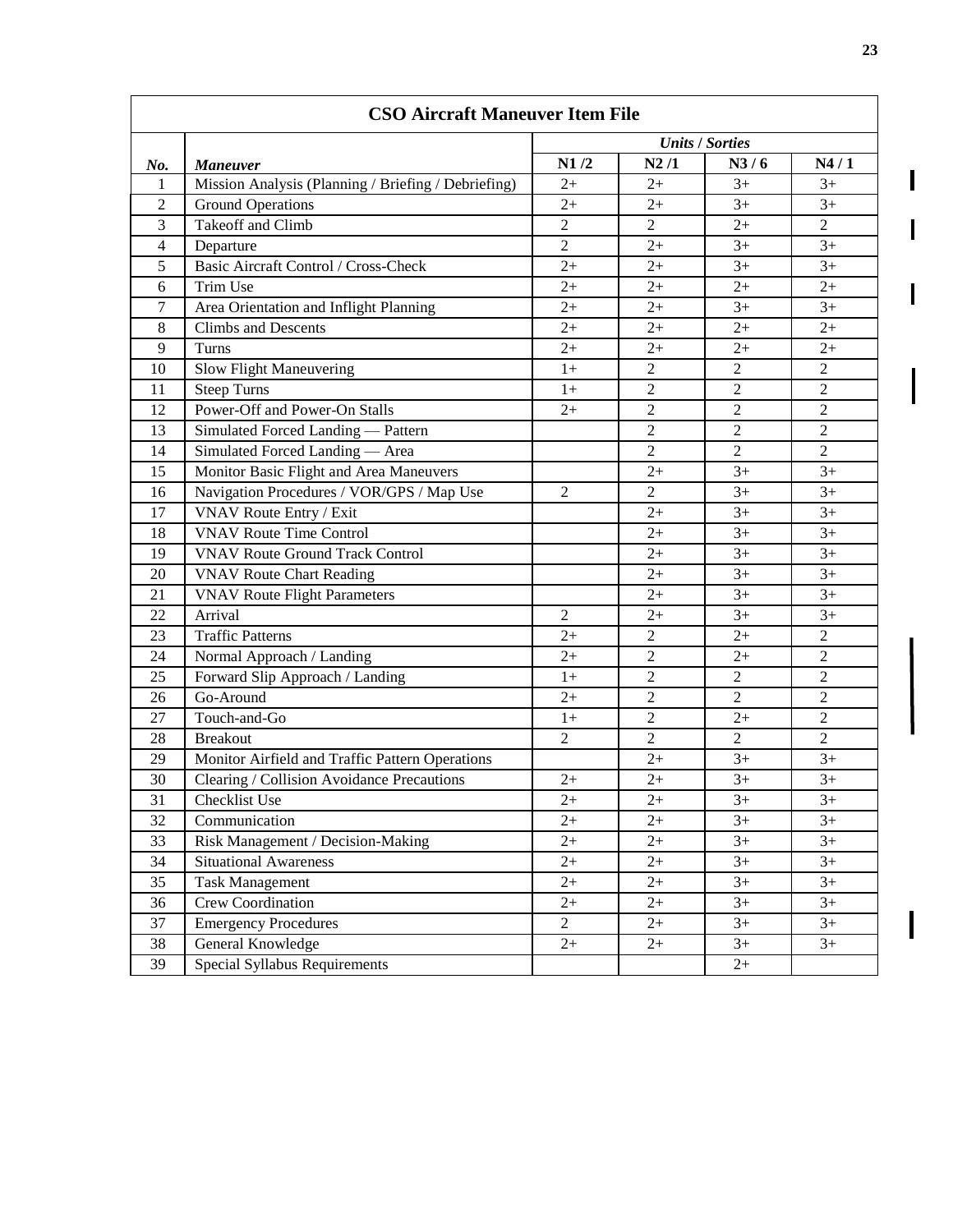# **General Instructions**

<span id="page-27-1"></span><span id="page-27-0"></span>

| <b>Syllabus</b>  | Prerequire(s)    | <b>Syllabus</b> |                        | $Prerequisite(s)$ | <b>Syllabus</b>   |                               | $Prerequisite(s)$ |
|------------------|------------------|-----------------|------------------------|-------------------|-------------------|-------------------------------|-------------------|
| Event            | 2<br>1           | Event           | 1                      | 2                 | Event             | 1                             | 2                 |
|                  | <b>Academics</b> |                 | <b>Ground Training</b> |                   |                   | Aircraft                      |                   |
| F101             |                  | G101            | A102                   |                   | N <sub>101</sub>  | A101                          |                   |
| F <sub>102</sub> | F <sub>101</sub> | G102            | G101                   |                   | N <sub>1</sub> 02 | N <sub>1</sub> 01             |                   |
| F <sub>103</sub> |                  | G103            | G102                   |                   | N201              | N <sub>1</sub> 0 <sub>2</sub> | G112              |
| A101             | F <sub>102</sub> | G104            |                        |                   | N301              | N <sub>2</sub> 01             |                   |
| A102             |                  | G105            |                        |                   | N302              | N301                          |                   |
| A103             |                  | G106            |                        |                   | N303              | N302                          |                   |
| A104             |                  | G107            |                        |                   | N304              | N303                          | A111N             |
| A105             |                  | G108            |                        |                   | N305              | N304                          |                   |
| A106             |                  | G109            |                        |                   | N306              | N305                          |                   |
| A107             |                  | G111            | N <sub>2</sub> 01      |                   | N490              | N306                          | G111              |
| A108<br>A109     |                  | G112            | A112                   |                   |                   |                               |                   |
| A110             |                  |                 |                        |                   |                   |                               |                   |
| A112             | A109             |                 |                        |                   |                   |                               |                   |
| A111N            | A112             |                 |                        |                   |                   |                               |                   |
|                  |                  |                 |                        |                   |                   |                               |                   |

### <span id="page-27-2"></span>**Section B — Bibliography**

| 1. |                         | <b>Training Manuals, Technical Orders, and Instructions</b>                                              | <b>Basis of Issue</b> |  |  |  |
|----|-------------------------|----------------------------------------------------------------------------------------------------------|-----------------------|--|--|--|
|    | a.                      | AFI 11-290, Cockpit / Crew Resource Management Training Programs                                         | 1/course              |  |  |  |
|    | b.                      | AETCI 36-2605, Vol. 1, Formal Aircrew Training Administration and Management,                            | 1/course              |  |  |  |
|    | $c_{\cdot}$             | AETCI 36-2605, Vol. 3, Formal Aircrew Training Administration and Management,<br>Initial Flight Training | 1/course              |  |  |  |
|    | d.                      | Performance Work Statement for IFT                                                                       | 1/course              |  |  |  |
|    | e.                      | <i>Inflight Guide</i> (contractor-developed)                                                             | $1$ /student          |  |  |  |
|    | f.                      | <b>IFT</b> Local Flying Procedures (contractor-developed)                                                | $1$ /student          |  |  |  |
|    | g.                      | Aircraft Flight Manual                                                                                   | 1/course              |  |  |  |
|    | h.                      | Pilot's Abbreviated Flight Crew Checklist                                                                | $1$ /student          |  |  |  |
| 2. |                         | <b>Syllabus</b>                                                                                          |                       |  |  |  |
|    | a.                      | AETC Syllabus S-V8C-S, Combat Systems Officer Initial Flight Training                                    | $1/$ instructor       |  |  |  |
| 3. | <b>Instructor Guide</b> |                                                                                                          |                       |  |  |  |
|    | a.                      | <b>Contractor Standard Operating Procedures</b>                                                          | $1/$ instructor       |  |  |  |
|    |                         |                                                                                                          |                       |  |  |  |

### <span id="page-27-3"></span>**Section C — Glossary**

 $\overline{\phantom{a}}$ 

 $\overline{\mathbf{I}}$ 

#### **Terms**

**Additional Training (AT) Sorties —** Additional sorties given for extended breaks in training, because of Commander's review process or for other reasons specified in the syllabus.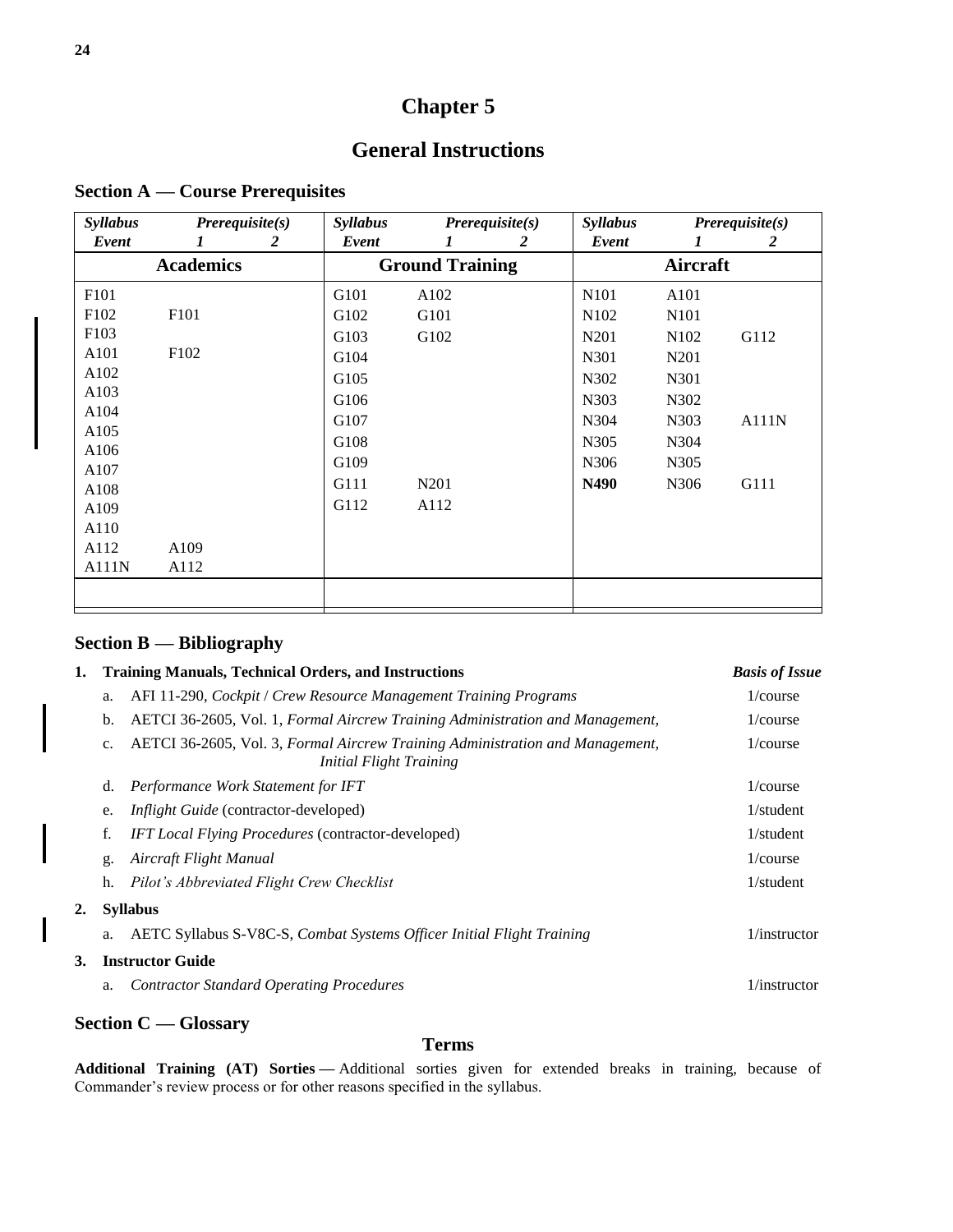**Cockpit / Crew Resource Management —** The effective use of all available resources **—** people, weapon systems, facilities, equipment, and environment **—** by individuals or crews to safely and efficiently accomplish an assigned mission or task.

**Commander's Awareness Program (CAP) —** A management system used to focus supervisory attention on student's progress in training, specific deficiencies, and potential to complete the program. The flight commander administers CAP.

**Commander's Review (CR) Program —** A process to consider circumstances relative to a student's training and to arrive at specific recommendations regarding retention in training, elimination from training and future training. The Commander's Review is governed by AETCI 36-2605, Vol. 3.

**Combat Systems Officer (CSO) Candidate —** An officer or cadet scheduled to attend CSO Training

**Course —** The entire program of preflight, flying, simulation, academics, and officer development conducted in all media during the programmed training days.

**Elimination Check (EC Coded 89) —** A special check given to determine whether a student should continue in training or be recommended for elimination.

**Maneuver Item File (MIF) —** A listing of all the maneuvers and proficiency required on each maneuver for all units.

**Pilot Candidate —** An officer or cadet who is scheduled to attend SUPT.

**Progress Check (PC Coded 88) —** A special check given to determine whether a student should continue in normal syllabus flow or be recommended for an elimination check.

**Special Syllabus Requirements —** Maneuvers required on a onetime basis are documented under this heading.

**Student Activity Record (AF Form 4293)** — A form included in the training folder used to record IP/supervisor comments concerning the training given to a student.

**Undergraduate Flying Training (UFT) —** UFT includes SUPT, URT and UCT.

**Unit —** A grouping of lessons in any category with the same first two numbers in the lesson designators and the same list of maneuvers and objectives. (Example, The N2XX unit, etc.)